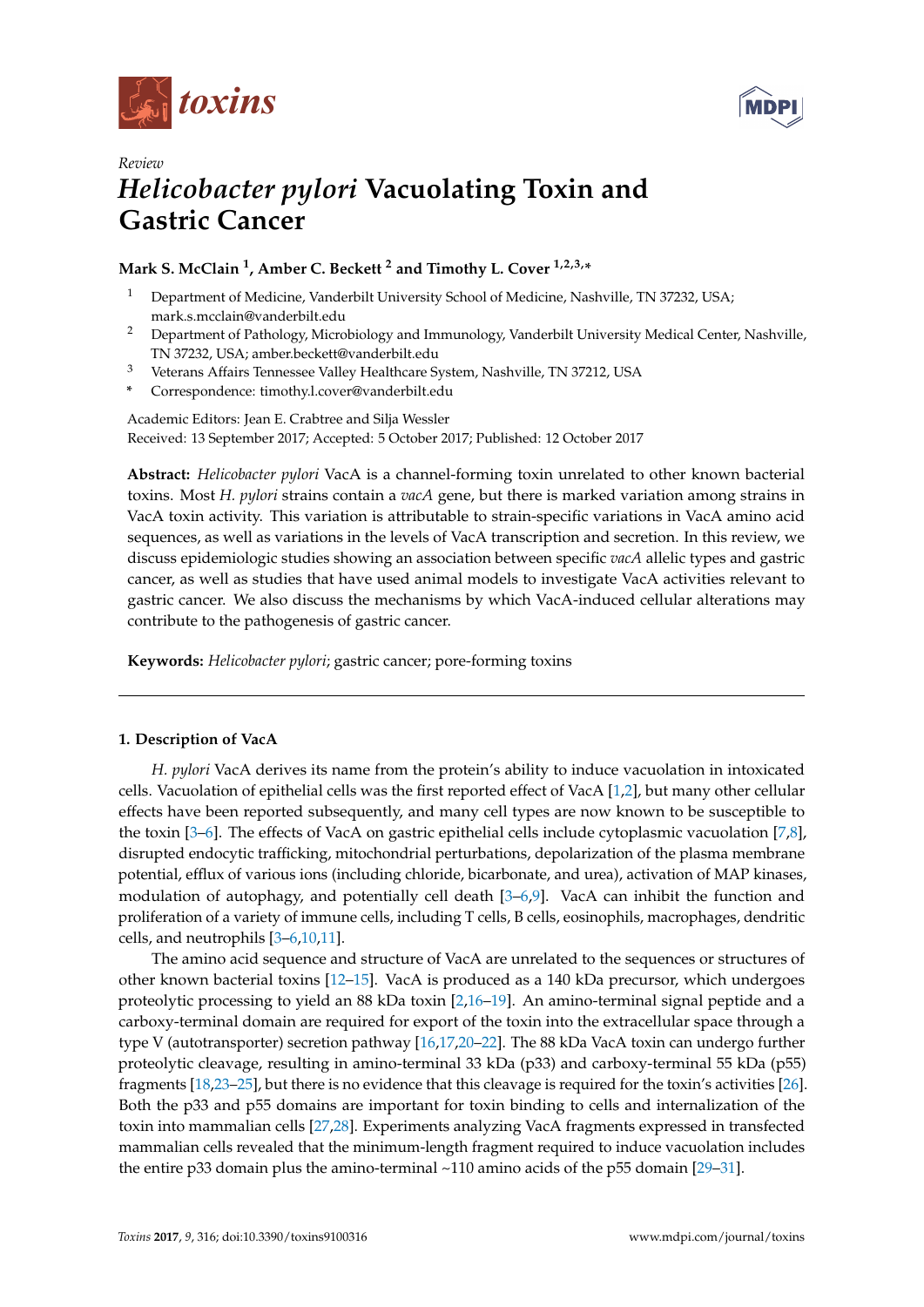VacA binds to the surface of cells within lipid rafts, corresponding to detergent-resistant membrane fractions [\[32–](#page-9-0)[34\]](#page-9-1). Multiple VacA receptors have been reported, including sphingomyelin, receptor-like protein tyrosine phosphatase alpha  $(RPTP-α)$ ,  $RPTP-β$ , and low density lipoprotein receptor-related protein-1 (LRP-1) on epithelial cells [\[35–](#page-9-2)[37\]](#page-9-3), and β2 integrin (CD18) on T cells [\[38\]](#page-9-4). After binding to the cell surface, VacA is subsequently internalized into endosomal compartments [\[39](#page-9-5)[–44\]](#page-9-6). Internalized VacA associates not only with endosomal compartments, but has also been reported to associate with mitochondria [\[45](#page-9-7)[–48\]](#page-9-8), the Golgi apparatus, and endoplasmic reticulum [\[49\]](#page-9-9). VacA is not known to possess an enzymatic activity, but it can undergo insertion into membranes to form anion-selective channels [\[50](#page-9-10)[–58\]](#page-10-0). VacA forms channels in the plasma membrane [\[53,](#page-10-1)[55\]](#page-10-2), and channels are also presumed to form within endosomal membranes of mammalian cells.

The membranes of VacA-induced vacuoles contain markers of late endosomes and lysosomes [\[44,](#page-9-6)[49,](#page-9-9)[59,](#page-10-3)[60\]](#page-10-4), suggesting that VacA-induced vacuoles are derived from the endosome-lysosome pathway. It has been proposed that the formation of VacA anion channels in endosomal membranes, coupled with vacuolar ATPase activity, leads to the osmotic swelling of endosomal compartments and the formation of vacuoles visible by light microscopy [\[40,](#page-9-11)[61,](#page-10-5)[62\]](#page-10-6). VacA-induced alterations in endocytic processes or intracellular trafficking result in inhibited intracellular degradation of epidermal growth factor (EGF), inhibited maturation of procathepsin D, perturbation of transferrin receptor localization, and inhibition of antigen presentation [\[63–](#page-10-7)[65\]](#page-10-8). VacA's association with mitochondria can lead to decreased mitochondrial membrane potential, the activation of BAX and BAK, cytochrome c release, and mitochondrial fragmentation [\[45](#page-9-7)[–48,](#page-9-8)[66–](#page-10-9)[68\]](#page-10-10). Mitochondrial perturbation by VacA is dependent on VacA channel activity [\[46](#page-9-12)[,47\]](#page-9-13) and contributes to cell death through apoptosis or necrosis [\[48,](#page-9-8)[69–](#page-11-0)[72\]](#page-11-1). VacA-induced cell death may also be a consequence of the reduced expression of pro-survival factors [\[73\]](#page-11-2).

#### **2. Heterogeneity among** *vacA* **Alleles**

All *H. pylori* strains contain a *vacA* gene, but there is substantial variation among strains in VacA toxin activity. A lack of vacuolating toxin activity occasionally results from nonsense mutations or frameshift mutations in *vacA* [\[74\]](#page-11-3), but this is a relatively uncommon phenomenon; most strains contain intact *vacA* ORFs. Among strains containing an intact *vacA* ORF, differences in VacA toxin activity are attributable to variations in VacA amino acid sequences [\[75–](#page-11-4)[79\]](#page-11-5), as well as differences among strains in the levels of VacA transcription or secretion [\[80\]](#page-11-6). The *vacA* alleles in different *H. pylori* strains have been categorized into several families, based on sequence heterogeneity in specific regions. The three most extensively studied regions of heterogeneity correspond to the signal or "s" region, the intermediate or "i" region, and the middle or "m" region [\[75](#page-11-4)[,81\]](#page-11-7). The sequences in each of these regions can be classified into two main families (e.g., s1 and s2; i1 and i2; m1 and m2) (Figure [1\)](#page-2-0). *vacA* alleles have also been classified into two families (d1 and d2) based on the presence or absence of a segment ranging from about 60 to 100 nucleotides in length, designated the d-region [\[82\]](#page-11-8), which encodes a region of VacA located at the junction of the p33 and p55 domains.

The "s" region of diversity corresponds to sequence differences within the amino-terminal signal peptide and the amino–terminal end of the secreted toxin. Compared with s1 VacA toxins, s2 forms of VacA contain a 12-amino-acid amino-terminal extension that alters the hydrophobicity of the amino-terminal end of the secreted protein [\[75](#page-11-4)[–78\]](#page-11-9). In comparison to s1 VacA toxins, s2 VacA toxins are impaired in terms of their ability to form anion channels in planar-lipid bilayers and do not cause vacuolation of mammalian cells [\[75–](#page-11-4)[78\]](#page-11-9). Type s2 forms of *vacA* are also transcribed at lower levels than type s1 forms, resulting in reduced levels of type s2 VacA protein production and secretion [\[80\]](#page-11-6).

The "i" region of diversity is located within the p33 domain of VacA [\[81\]](#page-11-7). One study reported that the i-region is a determinant of vacuolating toxin activity in strains that produce type s1-m2 forms of VacA [\[81\]](#page-11-7). Type i1 VacA toxins are also more active than i2 VacA toxins in assays monitoring the inhibition of NFAT activation and IL-2 production by Jurkat T cells [\[83\]](#page-11-10).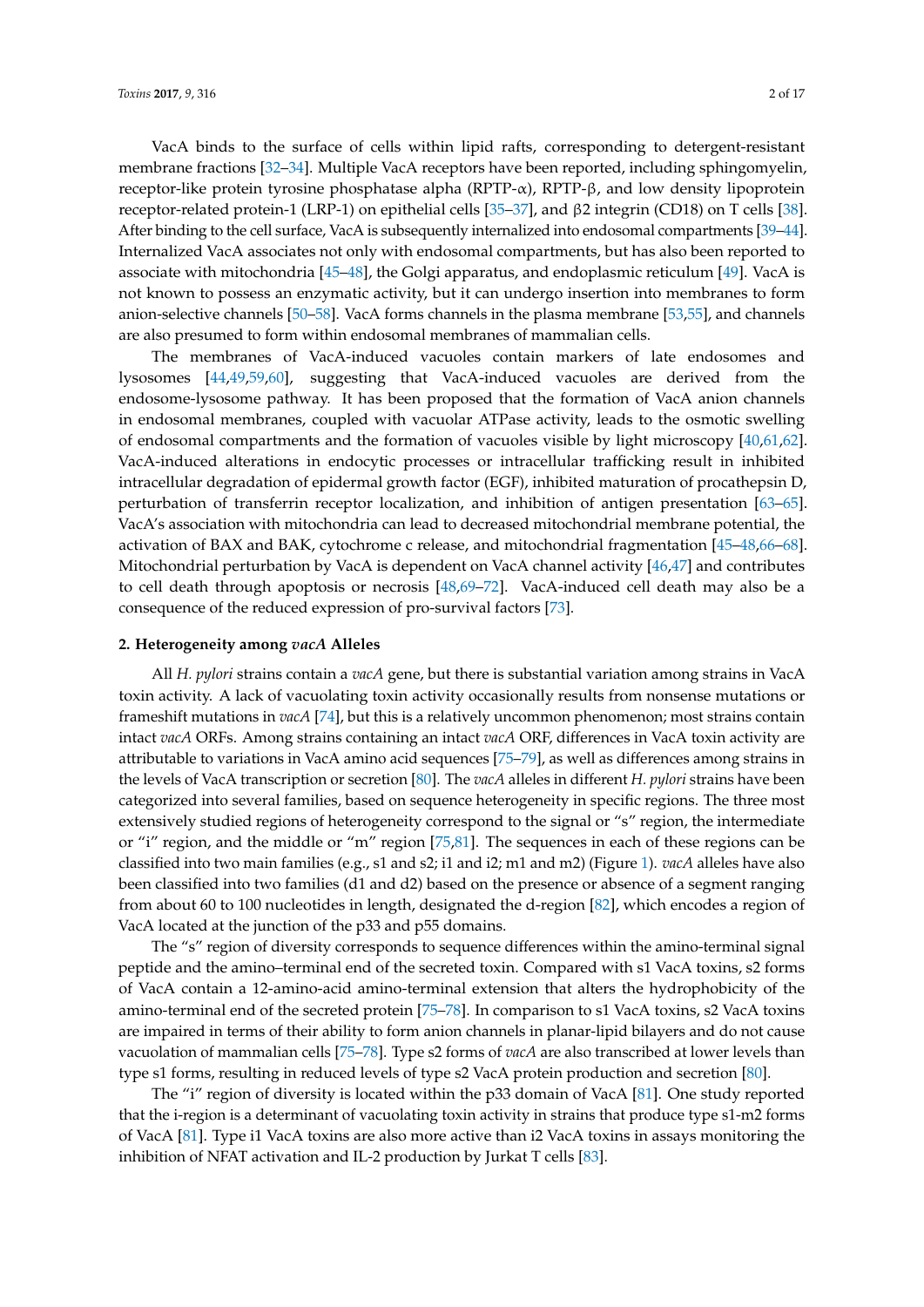<span id="page-2-0"></span>

Figure 1. *vacA* allelic diversity. Three main regions of *vacA* heterogeneity are recognized, designated as the signal or "s" region, the intermediate or "i" region, and the middle or "m" region. The sequences in each of these regions can be classified into two main families (s1 and s2; i1 and i2; m1 and m2). The figure illustrates the relationship of these regions to VacA p33 and p55 domains.

Finally, the "m" region of diversity is located within the p55 domain of VacA [75]. In comparison to type m2 VacA proteins, type m1 VacA proteins have greater vacuolating activity on HeLa cells, but m1 and m2 VacA proteins have similar vacuolating activity on RK13 cells [84–87]. A region responsible for cell type specificity is localized [to](#page-11-13) a 148 amino-acid segment of the m region [85,86]. The difference in HeLa cell vacuolating activity when comparing m1 and m2 VacA proteins has been attributed to differences in channel-forming properties [\[88\]](#page-12-0), as well as differences in cell-binding properties [84,86]. Type m1 VacA, but not m2 VacA, binds to the LRP1 receptor on host cells, resulting in decreased levels of intracellular glutathione, an accumulation of reactive oxygen species, autophagy, and apoptosis  $[89,90]$ .

*H. pylori* is naturally competent for the uptake of DNA and intraspecies recombination commonly occurs. Therefore, *vacA* alleles with nearly all combinations of s-, i-, and m-regions (s1-i1-m1, s1-i1-m2, s1-i2-m2, s2-i2-m2, etc.) have been detected, as well as chimeric i-regions (e.g., i1-i2) and chimeric m-regions (e.g., [m1](#page-11-4)-m2) [75,79,91–93]. Notably, *v[acA](#page-12-3)* alleles with an s2-i1-m1 organization are uncommon [75,94], which suggests that the activity of such proteins is either detrimental or confers less benefit to the bacteria than other types of VacA proteins.

# attributed to differences in channel-forming properties [88], as well as differences in cell-binding **3.** *vacA* **Allelic Types and Gastric Cancer Risk**

There has been considerable interest in the possibility that the VacA toxin activity of strains might be a determinant of gastric cancer risk [\[95](#page-12-6)[–97\]](#page-12-7). To test this hypothesis, *H. pylori* strains cultured from individuals with gastric cancer or premalignant gastric pathology (such as atrophic gastritis, intestinal metaplasia, or dysplasia) have been compared to strains cultured from individuals with non-malignant gastric histology. Collectively, these studies have shown that strains containing type s1, i1, and m1 *vacA* alleles are associated with a higher risk of gastric cancer or premalignant conditions, compared to strains containing type s2, i2, or m2 *vacA* alleles, respectively [81,98[–107\]](#page-13-0). Strains containing type s1 and m1 *vacA* alleles have also been associated with an increased severity of gastric inflammation, epithelial damage, or ulceration, compared to strains containing type s2 or m2 *vacA* alleles (Table [1\)](#page-3-0) [\[75,](#page-11-4)108-[110\]](#page-13-2). an increased risk of gastric cancer and premalignant histologic changes, as well as an increased risk of peptic ulceration, compared to strains encoding forms of VacA that lack activity or have relatively low levels of activity in cell culture models. Thus, strains encoding forms of VacA with greater activity in cell culture models are associated with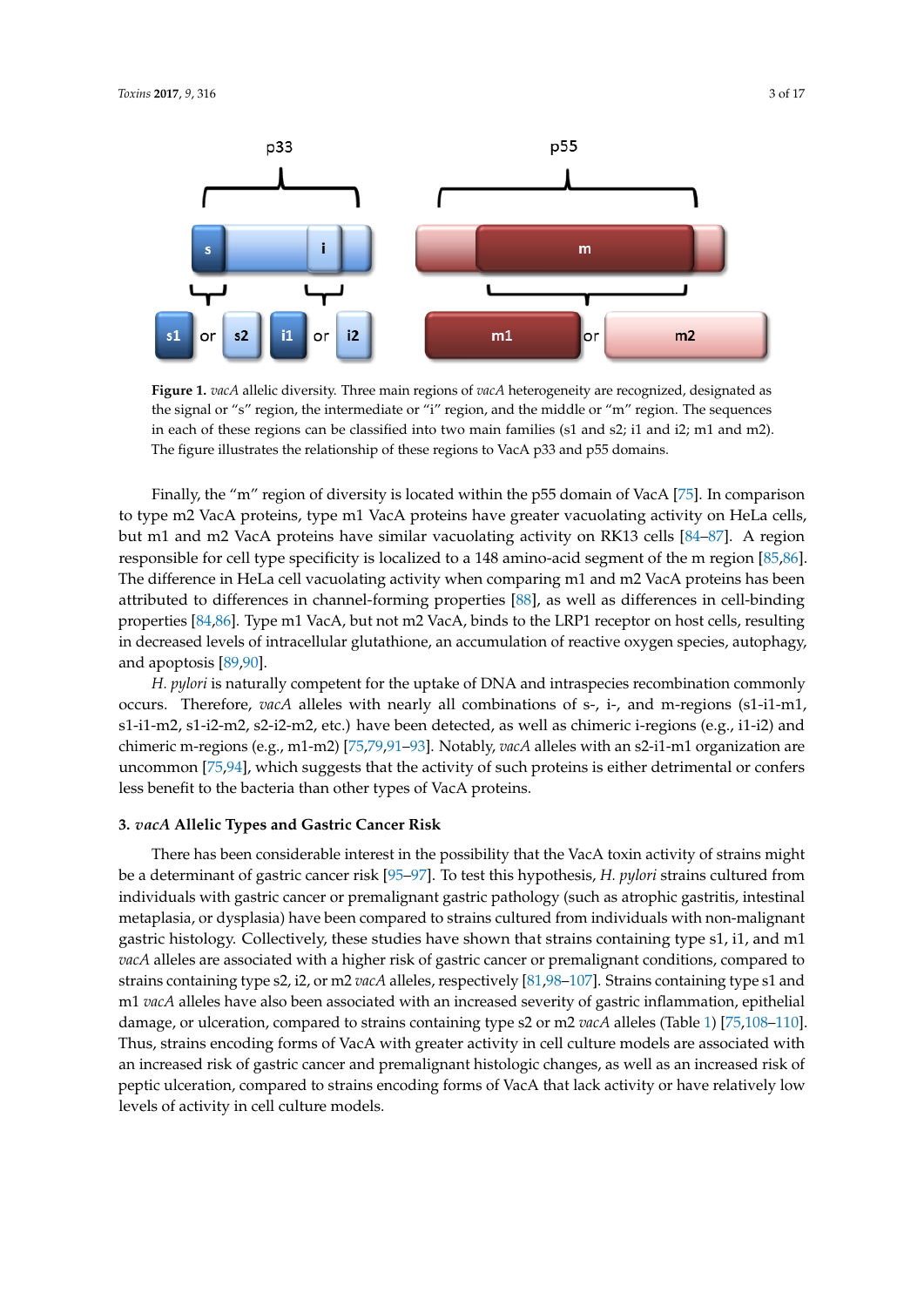<span id="page-3-0"></span>

| <i>vacA</i> Allele | Odds Ratio for Developing GC <sup>a</sup> | Location | Reference             |
|--------------------|-------------------------------------------|----------|-----------------------|
| s region           |                                           |          |                       |
| s1                 | $17(7.8-38)$                              | Portugal | Figueiredo, 2002 [98] |
| s1                 | $8.3(2.8-25)$                             | Italy    | Basso, 2008 [99]      |
| s1                 | 5.6                                       | Iran     | Rhead, 2007 [81]      |
| i region           |                                           |          |                       |
| i1                 | $5.0(2.1-12)$                             | Italy    | Basso, 2008 [99]      |
| i1                 | 8.7                                       | Iran     | Rhead, 2007 [81]      |
| m region           |                                           |          |                       |
| m1                 | $6.7(3.6-12)$                             | Portugal | Figueiredo, 2002 [98] |
| m1                 | $5.3(1.0-27)$                             | Italy    | Basso, 2008 [99]      |
| m1                 | 3                                         | Iran     | Rhead, 2007 [81]      |

| Table 1. Association of specific vacA allelic types with gastric cancer risk. |  |  |
|-------------------------------------------------------------------------------|--|--|
|                                                                               |  |  |

<sup>a</sup> The Odds Ratio for developing gastric cancer compares the likelihood of gastric cancer occurrence among individuals infected with *H. pylori* strains harboring s1, i1, or m1 alleles vs strains harboring s2, i2, or m2 alleles. The 95% confidence interval is shown in parentheses where available.

## **4. Association between** *vacA* **Allelic Types and Other Strain-Specific Virulence Determinants of Virulence**

In addition to allelic variation in *vacA, H. pylori* strains exhibit diversity in other genetic elements that are relevant for gastric cancer pathogenesis. One of the most prominent genetic variations among *H. pylori* strains is the presence or absence of a ~40 kb chromosomal region known as the *cag* pathogenicity island (PAI). The *cag* PAI encodes an effector protein (CagA), as well as components of a type IV secretion system that delivers CagA into host cells [\[111](#page-13-3)[–113\]](#page-13-4). Upon entry into epithelial cells, CagA interacts with multiple host cell proteins and causes alterations in cell signaling [\[114](#page-13-5)[,115\]](#page-13-6). *H. pylori* strains also differ in the production of outer membrane proteins (OMPs), including adhesins that mediate adhesion to gastric epithelial cells. Examples of adhesins that are produced by some *H. pylori* strains but not others include BabA, SabA, and HopQ [\[116](#page-13-7)[,117\]](#page-13-8).

*H. pylori cagA*-positive strains (corresponding to strains that contain the *cag* PAI) are associated with a higher risk of gastric cancer or premalignant lesions than *cagA*-negative strains [\[98,](#page-12-8)[118,](#page-13-9)[119\]](#page-13-10). Similarly, *H. pylori* strains containing specific OMP-encoding genes (*babA, homB,* type I *hopQ,* in-frame *hopH/oipA*, or in-frame *sabA* alleles) are associated with an increased risk of gastric cancer or premalignant changes compared to strains that lack these genes or that harbor out-of-frame genes [\[120](#page-13-11)[–126\]](#page-14-0).

*vacA* alleles, the *cag* PAI, and several genes encoding strain-specific OMPs are not distributed randomly among *H. pylori* strains [\[117\]](#page-13-8). For example, strains containing type s1 *vacA* harbor the *cag* PAI more commonly than strains containing s2 *vacA* alleles [\[75,](#page-11-4)[109\]](#page-13-12). Strains containing type s1 *vacA* also contain the OMP-encoding genes *babA, homB* type I *hopQ*, and in-frame *hopH/oipA* more commonly than strains that contain type s2 *vacA* [\[75](#page-11-4)[,110](#page-13-2)[,116](#page-13-7)[,120,](#page-13-11)[127–](#page-14-1)[131\]](#page-14-2). Several studies have reported that VacA and CagA have reciprocal antagonistic effects [\[71](#page-11-15)[,132](#page-14-3)[–136\]](#page-14-4). Thus, certain combinations of *vacA* and *cagA* alleles may confer a selective advantage to strains by offering an optimal balance of VacA and CagA activities.

Determining the specific contribution of VacA to gastric cancer risk is challenging, since the strains associated with gastric cancer potentially contain multiple strain-specific features relevant for gastric cancer pathogenesis. Collectively, the epidemiologic studies suggest that the risk of gastric cancer is highest in persons infected with strains producing multiple host-interactive components (type s1-i1-m1 VacA, CagA, the *cag* T4SS, and certain strain-specific OMPs) [\[98,](#page-12-8)[117,](#page-13-8)[120\]](#page-13-11). Strains that do not produce these components are associated with a lower level of gastric cancer risk.

Multiple *vacA* allelic types (s1 or s2, i1 or i2, m1 and m2) are present in *H. pylori* isolates in Western countries [\[75](#page-11-4)[,81\]](#page-11-7), and both *cag* PAI-positive strains and *cag* PAI-negative strains are common in Western countries [\[110\]](#page-13-2). In contrast, nearly all *H. pylori* strains cultured in several regions of East Asia, including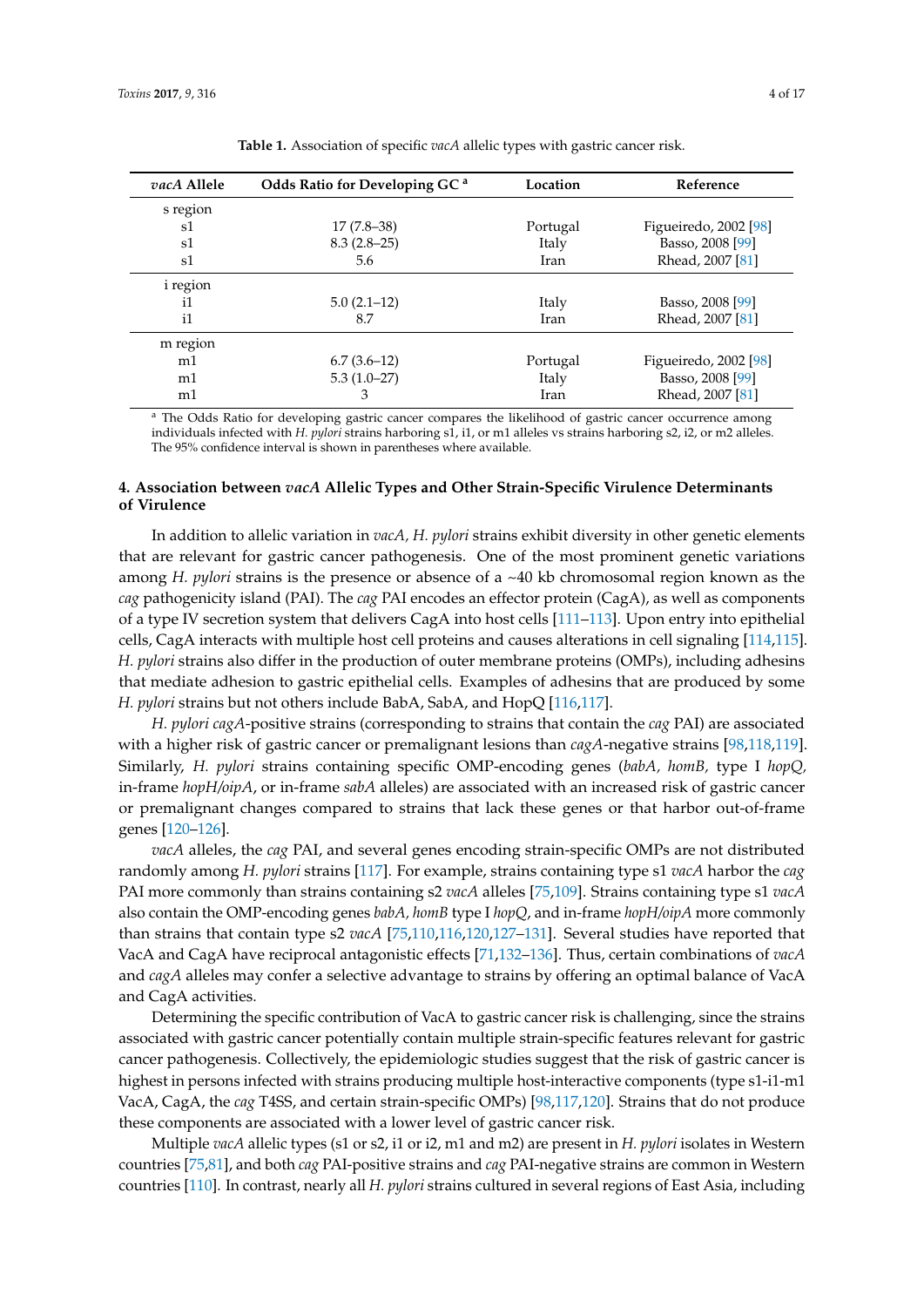Japan and Korea, contain s1 *vacA* alleles [\[137,](#page-14-5)[138\]](#page-14-6), and nearly all *H. pylori* strains in Japan and Korea contain the *cag* PAI [\[110](#page-13-2)[,137\]](#page-14-5). Strains containing type s2 *vacA* alleles and lacking the *cag* PAI are relatively uncommon in East Asia [\[110](#page-13-2)[,137](#page-14-5)[,138\]](#page-14-6). These characteristics of East Asian strains may be an important factor contributing to the high rate of gastric cancer in East Asia compared to many other parts of the world [\[139\]](#page-14-7).

#### **5. Impact of VacA on** *H. pylori* **Gastric Colonization of Animal Models**

Nearly all *H. pylori* strains contain an intact *vacA* ORF, which suggests that VacA has an important role in *H. pylori* colonization of the stomach, persistence, or transmission to new hosts. Several studies have evaluated the role of VacA in *H. pylori* colonization of animal models by testing *vacA* null mutant strains. Such mutant strains are capable of colonizing the stomach in gnotobiotic piglet, mouse, and gerbil models [\[107,](#page-13-0)[140](#page-14-8)[–144\]](#page-15-0). Moreover, several closely related *H. pylori* strains (strains B128, B8 and 7.13) capable of colonizing the Mongolian gerbil do not produce a detectable VacA protein due to the presence of a naturally occurring mutation in *vacA* [\[145](#page-15-1)[–147\]](#page-15-2). Although VacA is not essential for *H. pylori* colonization of the stomach in animal models, *vacA* mutant strains do not colonize mice as well as VacA-producing strains, and the mutant strains exhibit a competitive disadvantage in mixed infections with VacA-producing strains [\[107](#page-13-0)[,142](#page-15-3)[,144\]](#page-15-0).

*H. pylori* strain SS1, a strain commonly used for experiments in mouse models, contains a non-toxigenic *vacA* allele (s2/i2/m2). SS1 *vacA* null mutant strains exhibit a colonization defect when compared to the wild-type strain [\[107](#page-13-0)[,142](#page-15-3)[,144\]](#page-15-0). In one study, SS1 variants producing s1-i2 or s1-i1 forms of VacA exhibited reduced colonization rates compared to strains producing an s2-i2 form of VacA [\[107\]](#page-13-0). Thus, despite the lack of detectable activity in vitro, type s2 VacA proteins appear to have an important activity in vivo that contributes to colonization or persistence.

The mechanisms by which VacA contributes to *H. pylori* colonization are not yet well understood, but several hypotheses are plausible. VacA proteins tethered to the surface of *H. pylori* might act as adhesins to promote bacterial adherence to gastric cells, and thereby enhance colonization [\[148\]](#page-15-4). VacA-induced alterations of gastric epithelial cells could potentially modify the gastric environment to promote colonization and bacterial replication [\[65\]](#page-10-8). VacA-induced inhibition of parietal cell function might facilitate *H. pylori* colonization of the stomach [\[149](#page-15-5)[,150\]](#page-15-6). Finally, VacA can attenuate the functions of many types of immune cells [\[3–](#page-7-2)[5,](#page-7-9)[10,](#page-7-7)[11,](#page-7-8)[151](#page-15-7)[–154\]](#page-15-8), so immunomodulatory actions of VacA might facilitate colonization.

#### **6. Role of VacA in Gastric Cancer and Gastric Pathology in Animal Models**

Mouse models, gnotobiotic piglets, and the Mongolian gerbil model of *H. pylori* infection have been used to evaluate a potential role of VacA in gastric pathology and carcinogenesis. Mice, piglets, and gerbils each develop a gastric mucosal inflammatory response in response to *H. pylori*. *H. pylori*-induced gastric inflammation is relatively mild in wild-type mice, and *H. pylori*-infected wild-type mice do not develop gastric cancer. *H. pylori*-infected gerbils develop more extensive gastric pathology than mice, including severe gastric inflammation, parietal cell loss and hypochlorhydria, dysplasia, and gastric adenocarcinoma [\[147](#page-15-2)[,155](#page-15-9)[,156\]](#page-15-10). The carcinomas in gerbils exhibit some characteristics similar to gastric adenocarcinoma in humans, such as penetration through the muscularis mucosa into the submucosa, but in contrast to gastric cancer in humans, the lesions in gerbils remain relatively small in size and are not known to metastasize. *H. pylori*-infected gerbils do not develop intestinal metaplasia or gastric atrophy (two common precursors of gastric cancer in humans). Thus, the gerbil model of *H. pylori* infection recapitulates several features of gastric carcinogenesis in humans, but some features of the gerbil model differ from features of gastric adenocarcinoma in humans.

One approach for studying the effects of VacA in vivo has been to administer the purified VacA protein or VacA-containing *H. pylori* extracts directly into the stomach of animal models. These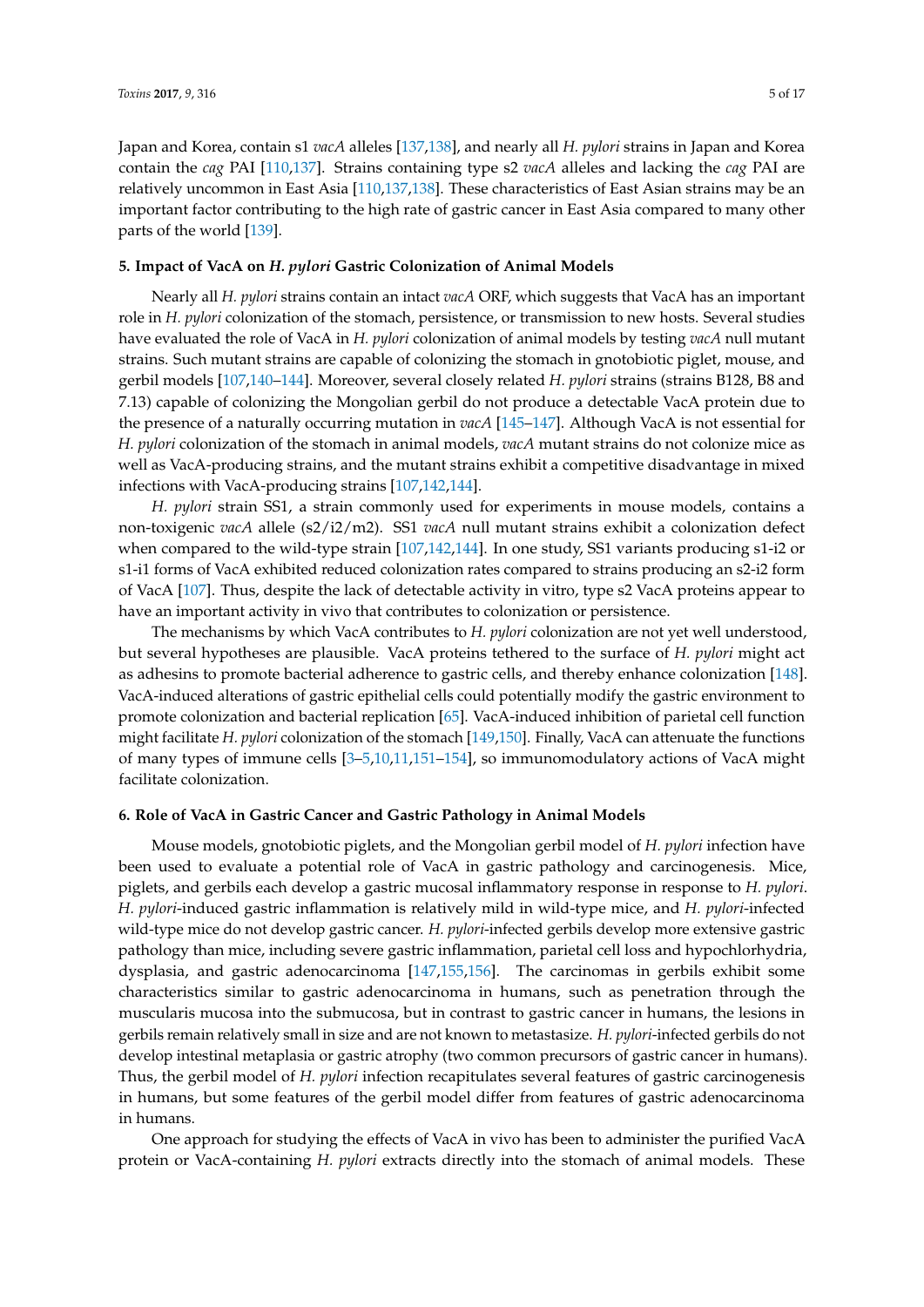studies concluded that VacA can damage the gastric mucosa of mice and stimulate the recruitment of inflammatory cells [\[18](#page-8-7)[,157–](#page-15-11)[159\]](#page-15-12).

A more physiologic approach has entailed the infection of animals with viable *H. pylori* and a comparison of wild-type and *vacA* mutant strains. In experiments with gnotobiotic piglets, no differences in the severity of gastric inflammation were detected when comparing animals colonized with a wild-type strain or a *vacA* null mutant [\[140\]](#page-14-8). Similar results were reported in experiments with mice [\[142\]](#page-15-3), but a subsequent study detected stronger Th1 and Th17 responses and more severe pathology in mice colonized with a *vacA* null mutant strain, compared to the wild-type strain [\[144\]](#page-15-0). To compare the activities of different forms of VacA, one study infected mice with strain SS1 variants encoding different forms of VacA [\[107\]](#page-13-0). At three weeks post-infection, mice infected with a strain encoding the s1/i1 form of VacA exhibited a significantly greater degree of spasmolytic polypeptide expressing metaplasia (SPEM) than mice infected with a strain encoding the s2/i2 form of VacA [\[107\]](#page-13-0). There was also a trend toward higher levels of gastric inflammation in mice infected with strains producing s1/i1 forms of VacA compared to s1/i2 or s2/i2 forms of VacA [\[107\]](#page-13-0).

No differences in the severity of gastric inflammation have been detected when comparing gerbils colonized with a wild-type strain or a *vacA* mutant strain for time periods of three months to 62 weeks [\[141](#page-14-9)[,143\]](#page-15-13). However, at 62 weeks post-infection, animals infected with the wild-type strain had a higher incidence of gastric ulceration compared to animals infected with the *vacA* mutant strain [\[141\]](#page-14-9). One *H. pylori* strain commonly used for studies of gastric cancer in the gerbil model (strain 7.13) does not produce a detectable VacA protein [\[145](#page-15-1)[–147\]](#page-15-2). Therefore, VacA is not required for gastric carcinogenesis in the gerbil model.

## **7. Integrating Results of Human Epidemiologic Studies with Results of Experiments in Animal Models**

Many human epidemiologic studies have detected an association between *H. pylori* strains containing certain types of *vacA* alleles (encoding forms of VacA that are active in cell culture models) and an increased risk of gastric cancer or premalignant gastric lesions. In contrast, VacA is not required for the development of gastric cancer in the gerbil model. There are multiple possible explanations for this apparent discrepancy.

One interpretation is that the human epidemiologic results simply reflect the association between certain *vacA* allelic variants and other strain-specific genetic elements that contribute to gastric cancer pathogenesis (e.g., the *cag* PAI or strain-specific genes encoding certain OMPs), and VacA has no direct role in the pathogenesis of gastric cancer. An alternate interpretation is that the rodent models used thus far do not accurately reproduce pathologic events leading to the development of gastric cancer in humans. In support of this latter interpretation, there are known differences in the susceptibility of human CD4+ T-cells and mouse CD4+ T-cells to VacA [\[38,](#page-9-4)[160\]](#page-15-14). VacA binds to human CD4+ T-cells and inhibits the activation-induced proliferation of these cells; in contrast, VacA binds at significantly lower levels to murine CD4+ T-cells than human CD4+ T-cells, and does not inhibit the activation-induced proliferation of murine T-cells [\[38,](#page-9-4)[160\]](#page-15-14). This difference in susceptibility has been attributed to differences in the β2 integrin receptors present on human and mouse T cells [\[38\]](#page-9-4). Limitations of rodent models have also been encountered when studying interactions of *H. pylori* outer membrane adhesins with host cell receptors. For example, the outer membrane protein HopQ binds to CEACAM1 on the surface of human cells, but not to a mouse CEACAM1 orthologue or to any CEACAM receptors produced in gastric tissue from Mongolian gerbils [\[161,](#page-16-0)[162\]](#page-16-1).

#### **8. Mechanisms by which VacA may Influence Gastric Cancer Risk**

There are multiple biologically plausible mechanisms by which specific forms of VacA could enhance gastric cancer risk (Figure [2\)](#page-6-0). Since *H. pylori* binds to gastric epithelial cells in vivo, these cells probably encounter relatively high concentrations of VacA in vivo. Type s1-m1 forms of VacA promote the death of gastric epithelial cells in vitro [\[48](#page-9-8)[,69–](#page-11-0)[72\]](#page-11-1), and the toxin might have similar effects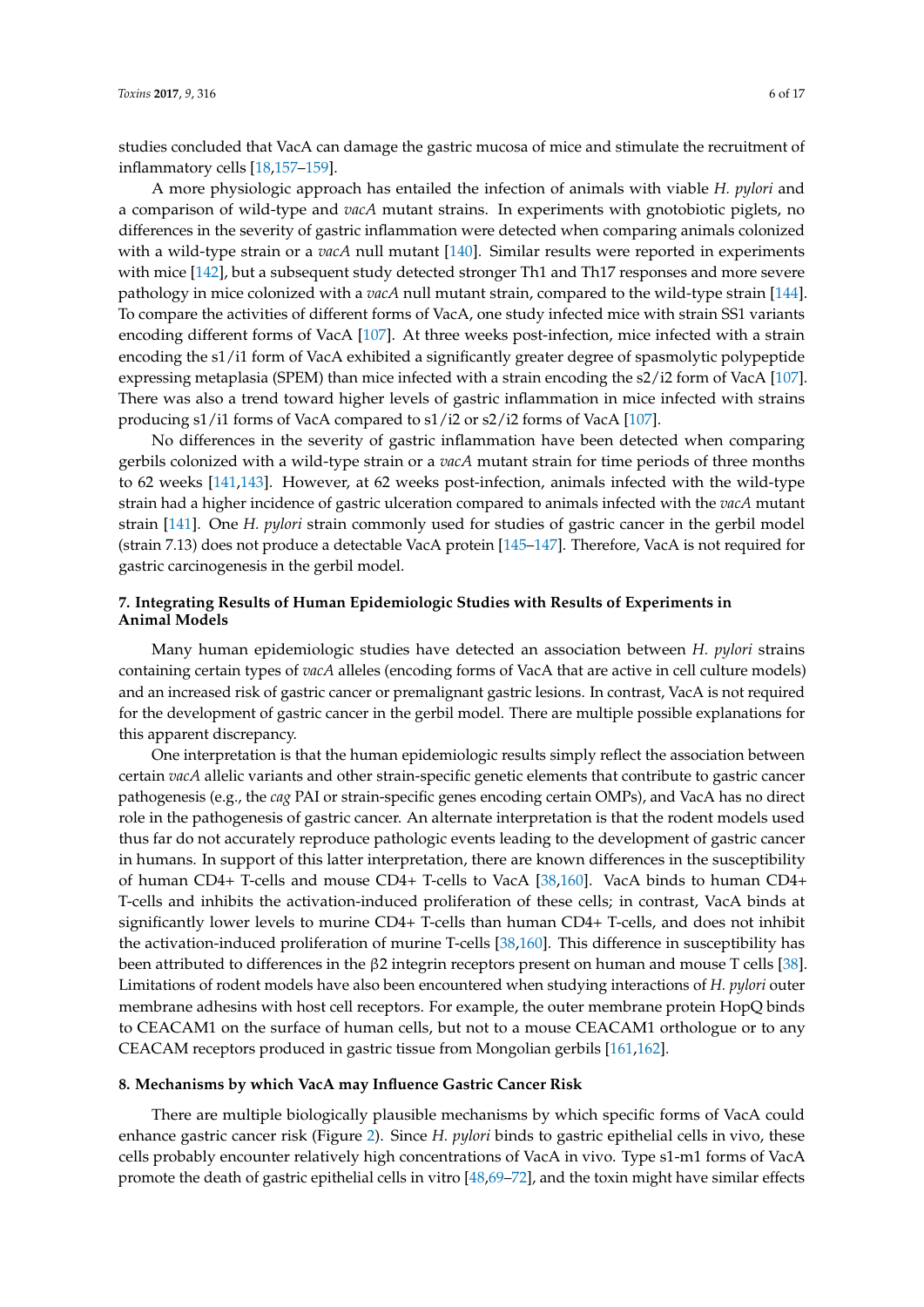in vivo. VacA-induced death of gastric epithelial cells would be expected to result in increased cellular in vivo. VacA-induced death of gastric epithelial cells would be expected to result in increased proliferation, which could be associated with increased cancer risk. VacA has been reported to disrupt the integrity of epithelial monolayers, either by causing cell death or by the loosening of cell-cell junctions [\[163](#page-16-2)[,164\]](#page-16-3). Consequently, VacA might also enhance the entry of carcinogens into the gastric mucosa, or may enhance the invasiveness and spread of malignant cells.

Connexin 43 (Cx43) is required for VacA-induced necrosis of the AZ-521 cell line (recently reported Connexin 43 (Cx43) is required for VacA-induced necrosis of the AZ-521 cell line (recently to be a misidentified cell line of HuTu-80, human duodenum carcinoma) [\[165](#page-16-4)[,166\]](#page-16-5). Cx43 is a tumor suppressor in multiple cell types, and gastric cancers frequently exhibit a loss of  $Cx43$  expression [\[167\]](#page-16-6). Therefore, in individuals infected with *H. pylori* strains producing high levels of s1-i1-m1 VacA, there may be a selective pressure for the emergence of Cx43-deficient cells (resistant to VacA-induced cell death), which could contribute to gastric cancer pathogenesis.

<span id="page-6-0"></span>

Figure 2. Sites of VacA action relevant to gastric cancer pathogenesis. H. pylori colonizes the mucus layer overlying foveolar/surface mucous epithelium and also enters gastric glands. (1) VacA causes layer overlying foveolar/surface mucous epithelium and also enters gastric glands. (1) VacA causes multiple alterations in foveolar gastric epithelial cells. (2) Targeting of gastric stem cells by VacA may multiple alterations in foveolar gastric epithelial cells. (2) Targeting of gastric stem cells by VacA may be a critical step in the pathogenesis of gastric cancer. (3) VacA inhibits acid secretion by parietal cells. be a critical step in the pathogenesis of gastric cancer. (3) VacA inhibits acid secretion by parietal cells. Increased gastric pH allows other bacterial species to colonize the stomach. (4) VacA interferes with Increased gastric pH allows other bacterial species to colonize the stomach. (4) VacA interferes with the function of multiple types of immune cells, potentially compromising their ability to function the function of multiple types of immune cells, potentially compromising their ability to function effectively in surveillance for malignant cells. (5) As a consequence of VacA targeting epithelial cells, effectively in surveillance for malignant cells. (5) As a consequence of VacA targeting epithelial cells, tight junctions between gastric epithelial cells are disrupted. This potentially allows carcinogenic tight junctions between gastric epithelial cells are disrupted. This potentially allows carcinogenic molecules to enter the gastric mucosa. molecules to enter the gastric mucosa.

Most *H. pylori* localize within the mucus layer overlying foveolar surface mucous epithelial cells, but *H. pylori* can also enter the gastric glands [\[168](#page-16-7)[,169\]](#page-16-8). Within gastric glands, *H. pylori* localizes in close proximity to gastric stem cells, and within the oxyntic glands of the gastric corpus, *H. pylori* localizes in close proximity to parietal cells. VacA intoxication of gastric stem cells and parietal cells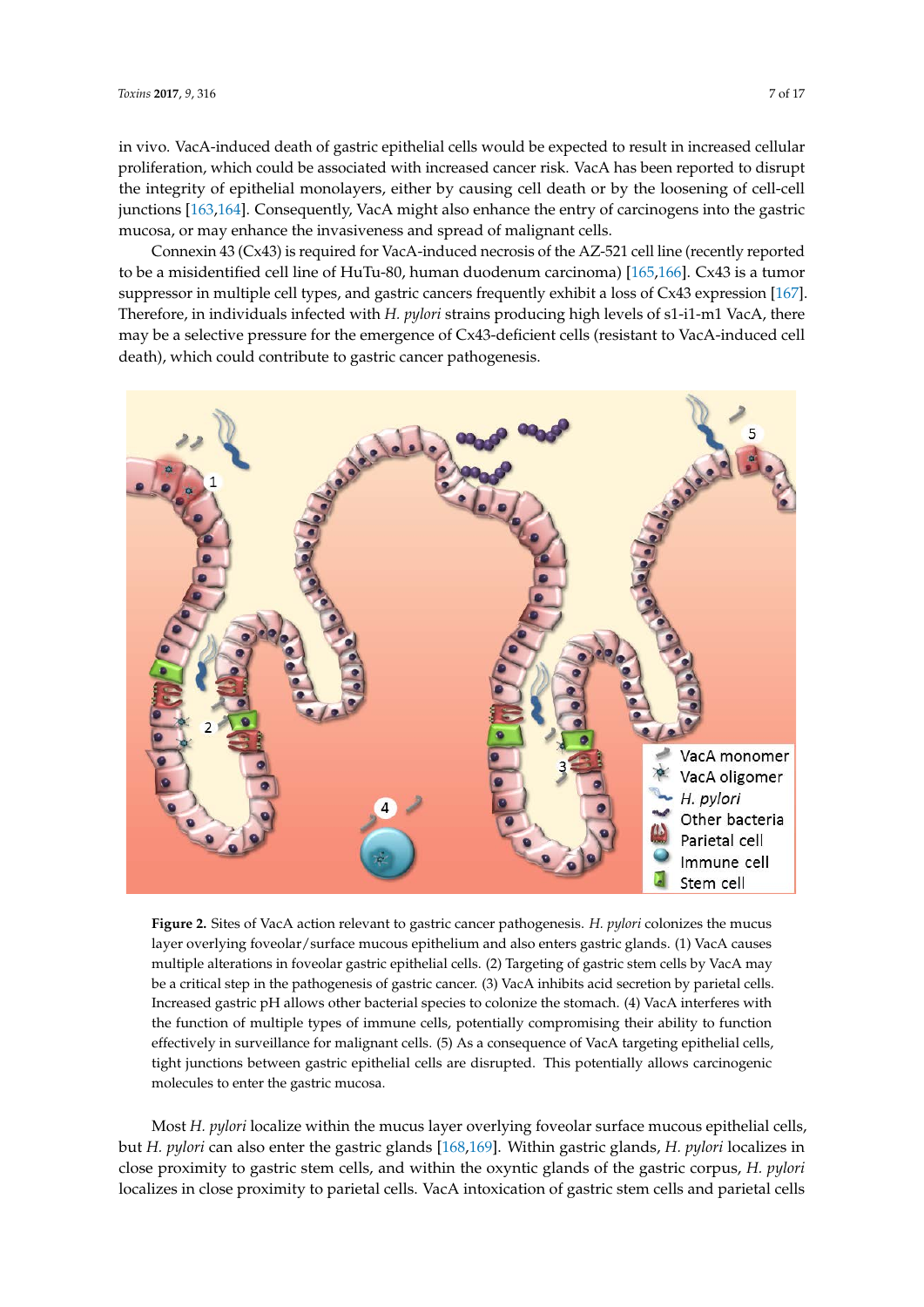could potentially have deleterious effects relevant to gastric cancer. In vitro experiments indicate that VacA inhibits the acid-producing capacity of parietal cells [\[149](#page-15-5)[,150\]](#page-15-6). The inhibition of parietal cell function by VacA would be expected to result in hypochlorhydria, which could increase gastric cancer risk by allowing the proliferation of nitrate-producing bacterial populations that do not normally grow in the acidic gastric environment.

VacA inhibits the activities of multiple types of immune cells in vitro, including T cells, B cells, dendritic cells, eosinophils, mast cells, macrophages, and neutrophils [\[3](#page-7-2)[–5,](#page-7-9)[10,](#page-7-7)[11,](#page-7-8)[151–](#page-15-7)[153\]](#page-15-15), and VacA immunomodulatory activity has been detected in vivo [\[144](#page-15-0)[,170,](#page-16-9)[171\]](#page-16-10). VacA-induced alterations in immune function could potentially result in impaired tumor surveillance. VacA is also reported to have pro-inflammatory activity [\[18,](#page-8-7)[153,](#page-15-15)[158,](#page-15-16)[159,](#page-15-12)[172\]](#page-16-11). Inflammation is a well-known promoter of carcinogenesis [\[173\]](#page-16-12), so VacA pro-inflammatory activity could contribute to gastric cancer pathogenesis.

#### **9. Summary**

In summary, numerous epidemiologic studies have shown that *H. pylori* strains containing specific *vacA* allelic types (encoding forms of VacA that are active in cell culture models) are associated with increased gastric cancer risk, and there are multiple biologically plausible mechanisms by which VacA may contribute to gastric carcinogenesis. Conversely, there is relatively little direct evidence in animal models demonstrating a role of VacA in the pathogenesis of gastric cancer. In future studies, it will be important to investigate the actions of VacA in vivo using animal models that are optimized to express cell types susceptible to VacA and that closely replicate the cascade of events leading to gastric adenocarcinoma in humans.

**Acknowledgments:** We thank all members of the Cover lab for helpful discussions. Funding sources: National Institutes of Health AI039657, AI118932, CA116087; Department of Veterans Affairs Merit Review grant BX000627.

**Conflicts of Interest:** The authors declare no conflict of interest.

#### **References**

- <span id="page-7-0"></span>1. Leunk, R.D.; Johnson, P.T.; David, B.C.; Kraft, W.G.; Morgan, D.R. Cytotoxic activity in broth-culture filtrates of *Campylobacter pylori*. *J. Med. Microbiol.* **1988**, *26*, 93–99. [\[CrossRef\]](http://dx.doi.org/10.1099/00222615-26-2-93) [\[PubMed\]](http://www.ncbi.nlm.nih.gov/pubmed/3385767)
- <span id="page-7-1"></span>2. Cover, T.L.; Blaser, M.J. Purification and characterization of the vacuolating toxin from Helicobacter pylori. *J. Biol. Chem.* **1992**, *267*, 10570–10575. [\[PubMed\]](http://www.ncbi.nlm.nih.gov/pubmed/1587837)
- <span id="page-7-2"></span>3. Cover, T.L.; Blanke, S.R. Helicobacter pylori VacA, a paradigm for toxin multifunctionality. *Nat. Rev. Microbiol.* **2005**, *3*, 320–332. [\[CrossRef\]](http://dx.doi.org/10.1038/nrmicro1095) [\[PubMed\]](http://www.ncbi.nlm.nih.gov/pubmed/15759043)
- 4. Boquet, P.; Ricci, V. Intoxication strategy of Helicobacter pylori VacA toxin. *Trends Microbiol.* **2012**, *20*, 165–174. [\[CrossRef\]](http://dx.doi.org/10.1016/j.tim.2012.01.008) [\[PubMed\]](http://www.ncbi.nlm.nih.gov/pubmed/22364673)
- <span id="page-7-9"></span>5. Kim, I.J.; Blanke, S.R. Remodeling the host environment: Modulation of the gastric epithelium by the Helicobacter pylori vacuolating toxin (VacA). *Front. Cell. Infect. Microbiol.* **2012**, *2*, 37. [\[CrossRef\]](http://dx.doi.org/10.3389/fcimb.2012.00037) [\[PubMed\]](http://www.ncbi.nlm.nih.gov/pubmed/22919629)
- <span id="page-7-3"></span>6. Foegeding, N.J.; Caston, R.R.; McClain, M.S.; Ohi, M.D.; Cover, T.L. An overview of Helicobacter pylori VacA toxin biology. *Toxins* **2016**, *8*, 173. [\[CrossRef\]](http://dx.doi.org/10.3390/toxins8060173) [\[PubMed\]](http://www.ncbi.nlm.nih.gov/pubmed/27271669)
- <span id="page-7-4"></span>7. Smoot, D.T.; Resau, J.H.; Earlington, M.H.; Simpson, M.; Cover, T.L. Effects of Helicobacter pylori vacuolating cytotoxin on primary cultures of human gastric epithelial cells. *Gut* **1996**, *39*, 795–799. [\[CrossRef\]](http://dx.doi.org/10.1136/gut.39.6.795) [\[PubMed\]](http://www.ncbi.nlm.nih.gov/pubmed/9038659)
- <span id="page-7-5"></span>8. Harris, P.R.; Cover, T.L.; Crowe, D.R.; Orenstein, J.M.; Graham, M.F.; Blaser, M.J.; Smith, P.D. Helicobacter pylori cytotoxin induces vacuolation of primary human mucosal epithelial cells. *Infect. Immun.* **1996**, *64*, 4867–4871. [\[PubMed\]](http://www.ncbi.nlm.nih.gov/pubmed/8890255)
- <span id="page-7-6"></span>9. Ricci, V. Relationship between VacA Toxin and Host Cell Autophagy in Helicobacter pylori Infection of the Human Stomach: A Few Answers, Many Questions. *Toxins (Basel)* **2016**, *8*, 203. [\[CrossRef\]](http://dx.doi.org/10.3390/toxins8070203) [\[PubMed\]](http://www.ncbi.nlm.nih.gov/pubmed/27376331)
- <span id="page-7-7"></span>10. Utsch, C.; Haas, R. VacA's Induction of VacA-Containing Vacuoles (VCVs) and Their Immunomodulatory Activities on Human T Cells. *Toxins (Basel)* **2016**, *8*, 190. [\[CrossRef\]](http://dx.doi.org/10.3390/toxins8060190) [\[PubMed\]](http://www.ncbi.nlm.nih.gov/pubmed/27322323)
- <span id="page-7-8"></span>11. Djekic, A.; Muller, A. The Immunomodulator VacA Promotes Immune Tolerance and Persistent Helicobacter pylori Infection through Its Activities on T-Cells and Antigen-Presenting Cells. *Toxins (Basel)* **2016**, *8*, 187. [\[CrossRef\]](http://dx.doi.org/10.3390/toxins8060187) [\[PubMed\]](http://www.ncbi.nlm.nih.gov/pubmed/27322319)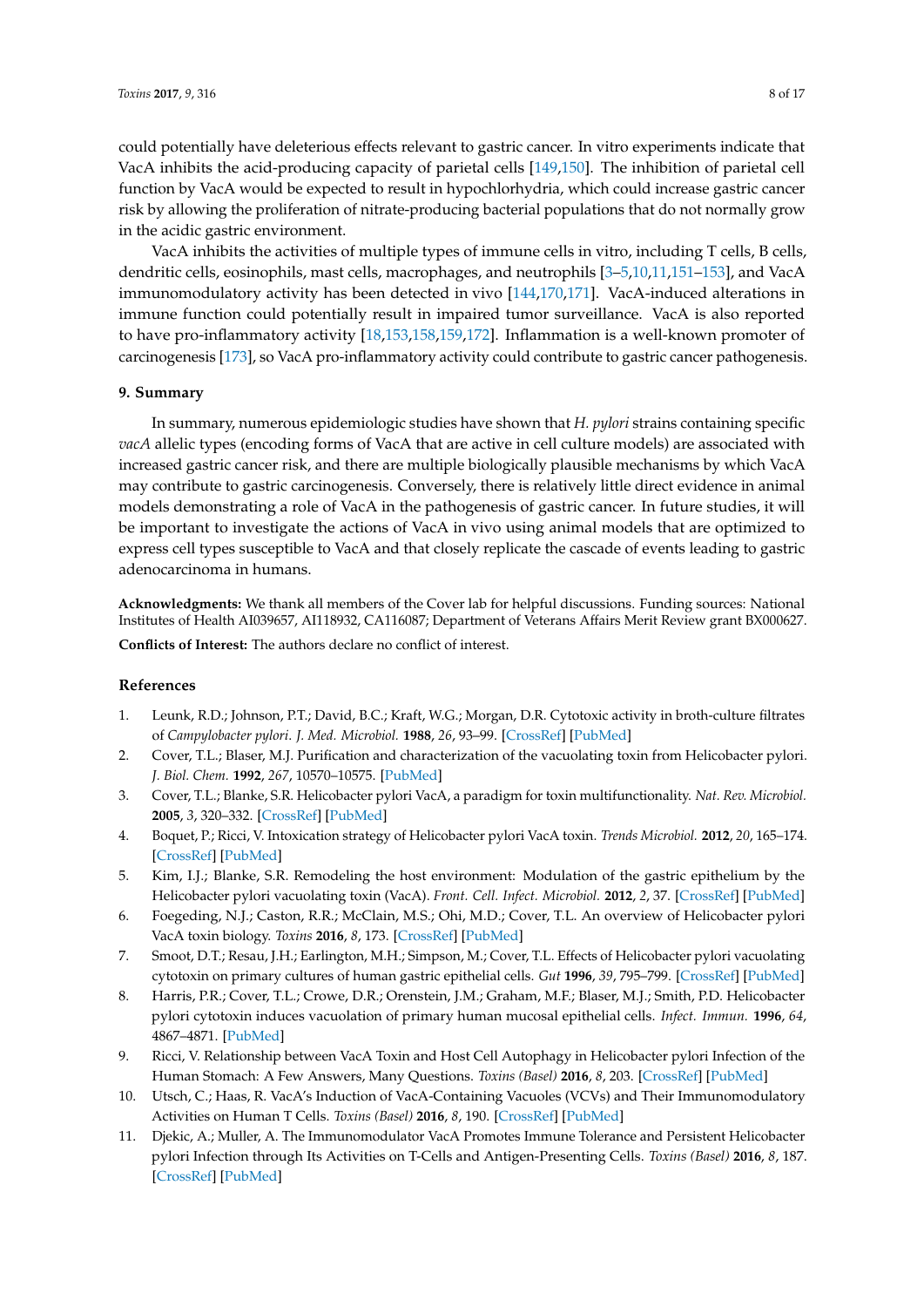- <span id="page-8-0"></span>12. Gangwer, K.A.; Mushrush, D.J.; Stauff, D.L.; Spiller, B.; McClain, M.S.; Cover, T.L.; Lacy, D.B. Crystal structure of the Helicobacter pylori vacuolating toxin p55 domain. *Proc. Natl. Acad. Sci. USA* **2007**, *104*, 16293–16298. [\[CrossRef\]](http://dx.doi.org/10.1073/pnas.0707447104) [\[PubMed\]](http://www.ncbi.nlm.nih.gov/pubmed/17911250)
- 13. Gonzalez-Rivera, C.; Campbell, A.M.; Rutherford, S.A.; Pyburn, T.M.; Foegeding, N.J.; Barke, T.L.; Spiller, B.W.; McClain, M.S.; Ohi, M.D.; Lacy, D.B.; et al. A Nonoligomerizing Mutant Form of Helicobacter pylori VacA Allows Structural Analysis of the p33 Domain. *Infect. Immun.* **2016**, *84*, 2662–2670. [\[CrossRef\]](http://dx.doi.org/10.1128/IAI.00254-16) [\[PubMed\]](http://www.ncbi.nlm.nih.gov/pubmed/27382020)
- 14. El-Bez, C.; Adrian, M.; Dubochet, J.; Cover, T.L. High resolution structural analysis of Helicobacter pylori VacA toxin oligomers by cryo-negative staining electron microscopy. *J. Struct. Biol.* **2005**, *151*, 215–228. [\[CrossRef\]](http://dx.doi.org/10.1016/j.jsb.2005.07.001) [\[PubMed\]](http://www.ncbi.nlm.nih.gov/pubmed/16125415)
- <span id="page-8-1"></span>15. Chambers, M.G.; Pyburn, T.M.; Gonzalez-Rivera, C.; Collier, S.E.; Eli, I.; Yip, C.K.; Takizawa, Y.; Lacy, D.B.; Cover, T.L.; Ohi, M.D. Structural analysis of the oligomeric states of Helicobacter pylori VacA toxin. *J. Mol. Biol.* **2013**, *425*, 524–535. [\[CrossRef\]](http://dx.doi.org/10.1016/j.jmb.2012.11.020) [\[PubMed\]](http://www.ncbi.nlm.nih.gov/pubmed/23178866)
- <span id="page-8-2"></span>16. Cover, T.L.; Tummuru, M.K.R.; Cao, P.; Thompson, S.A.; Blaser, M.J. Divergence of genetic sequences for the vacuolating cytotoxin among *Helicobacter pylori* strains. *J. Biol. Chem.* **1994**, *269*, 10566–10573. [\[PubMed\]](http://www.ncbi.nlm.nih.gov/pubmed/8144644)
- <span id="page-8-4"></span>17. Schmitt, W.; Haas, R. Genetic analysis of the Helicobacter pylori vacuolating cytotoxin: Structural similarities with the IgA protease type of exported protein. *Mol. Microbiol.* **1994**, *12*, 307–319. [\[CrossRef\]](http://dx.doi.org/10.1111/j.1365-2958.1994.tb01019.x) [\[PubMed\]](http://www.ncbi.nlm.nih.gov/pubmed/8057855)
- <span id="page-8-7"></span>18. Telford, J.L.; Ghiara, P.; Dell'Orco, M.; Comanducci, M.; Burroni, D.; Bugnoli, M.; Tecce, M.F.; Censini, S.; Covacci, A.; Xiang, Z.; et al. Gene structure of the Helicobacter pylori cytotoxin and evidence of its key role in gastric disease. *J. Exp. Med.* **1994**, *179*, 1653–1658. [\[CrossRef\]](http://dx.doi.org/10.1084/jem.179.5.1653) [\[PubMed\]](http://www.ncbi.nlm.nih.gov/pubmed/8163943)
- <span id="page-8-3"></span>19. Phadnis, S.H.; Ilver, D.; Janzon, L.; Normark, S.; Westblom, T.U. Pathological significance and molecular characterization of the vacuolating toxin gene of Helicobacter pylori. *Infect. Immun.* **1994**, *62*, 1557–1565. [\[PubMed\]](http://www.ncbi.nlm.nih.gov/pubmed/8168917)
- <span id="page-8-5"></span>20. Fischer, W.; Buhrdorf, R.; Gerland, E.; Haas, R. Outer membrane targeting of passenger proteins by the vacuolating cytotoxin autotransporter of Helicobacter pylori. *Infect. Immun.* **2001**, *69*, 6769–6775. [\[CrossRef\]](http://dx.doi.org/10.1128/IAI.69.11.6769-6775.2001) [\[PubMed\]](http://www.ncbi.nlm.nih.gov/pubmed/11598049)
- 21. Voss, B.J.; Gaddy, J.A.; McDonald, W.H.; Cover, T.L. Analysis of Surface-Exposed Outer Membrane Proteins in Helicobacter pylori. *J. Bacteriol.* **2014**, *196*, 2455–2471. [\[CrossRef\]](http://dx.doi.org/10.1128/JB.01768-14) [\[PubMed\]](http://www.ncbi.nlm.nih.gov/pubmed/24769695)
- <span id="page-8-6"></span>22. Snider, C.A.; Voss, B.J.; McDonald, W.H.; Cover, T.L. Growth phase-dependent composition of the Helicobacter pylori exoproteome. *J. Proteom.* **2016**, *130*, 94–107. [\[CrossRef\]](http://dx.doi.org/10.1016/j.jprot.2015.08.025) [\[PubMed\]](http://www.ncbi.nlm.nih.gov/pubmed/26363098)
- <span id="page-8-8"></span>23. Lupetti, P.; Heuser, J.E.; Manetti, R.; Massari, P.; Lanzavecchia, S.; Bellon, P.L.; Dallai, R.; Rappuoli, R.; Telford, J.L. Oligomeric and subunit structure of the Helicobacter pylori vacuolating cytotoxin. *J. Cell Biol.* **1996**, *133*, 801–807. [\[CrossRef\]](http://dx.doi.org/10.1083/jcb.133.4.801) [\[PubMed\]](http://www.ncbi.nlm.nih.gov/pubmed/8666665)
- 24. Nguyen, V.Q.; Caprioli, R.M.; Cover, T.L. Carboxy-terminal proteolytic processing of Helicobacter pylori vacuolating toxin. *Infect. Immun.* **2001**, *69*, 543–546. [\[CrossRef\]](http://dx.doi.org/10.1128/IAI.69.1.543-546.2001) [\[PubMed\]](http://www.ncbi.nlm.nih.gov/pubmed/11119549)
- <span id="page-8-9"></span>25. Cover, T.L.; Hanson, P.I.; Heuser, J.E. Acid-induced dissociation of VacA, the Helicobacter pylori vacuolating cytotoxin, reveals its pattern of assembly. *J. Cell Biol.* **1997**, *138*, 759–769. [\[CrossRef\]](http://dx.doi.org/10.1083/jcb.138.4.759) [\[PubMed\]](http://www.ncbi.nlm.nih.gov/pubmed/9265644)
- <span id="page-8-10"></span>26. Torres, V.J.; McClain, M.S.; Cover, T.L. Interactions between p-33 and p-55 domains of the Helicobacter pylori vacuolating cytotoxin (VacA). *J. Biol. Chem.* **2004**, *279*, 2324–2331. [\[CrossRef\]](http://dx.doi.org/10.1074/jbc.M310159200) [\[PubMed\]](http://www.ncbi.nlm.nih.gov/pubmed/14593124)
- <span id="page-8-11"></span>27. Torres, V.J.; Ivie, S.E.; McClain, M.S.; Cover, T.L. Functional properties of the p33 and p55 domains of the Helicobacter pylori vacuolating cytotoxin. *J. Biol. Chem.* **2005**, *280*, 21107–21114. [\[CrossRef\]](http://dx.doi.org/10.1074/jbc.M501042200) [\[PubMed\]](http://www.ncbi.nlm.nih.gov/pubmed/15817461)
- <span id="page-8-12"></span>28. Gonzalez-Rivera, C.; Gangwer, K.A.; McClain, M.S.; Eli, I.M.; Chambers, M.G.; Ohi, M.D.; Lacy, D.B.; Cover, T.L. Reconstitution of Helicobacter pylori VacA toxin from purified components. *Biochemistry* **2010**, *49*, 5743–5752. [\[CrossRef\]](http://dx.doi.org/10.1021/bi100618g) [\[PubMed\]](http://www.ncbi.nlm.nih.gov/pubmed/20527875)
- <span id="page-8-13"></span>29. Ye, D.; Willhite, D.C.; Blanke, S.R. Identification of the minimal intracellular vacuolating domain of the Helicobacter pylori vacuolating toxin. *J. Biol. Chem.* **1999**, *274*, 9277–9282. [\[CrossRef\]](http://dx.doi.org/10.1074/jbc.274.14.9277) [\[PubMed\]](http://www.ncbi.nlm.nih.gov/pubmed/10092603)
- 30. De Bernard, M.; Arico, B.; Papini, E.; Rizzuto, R.; Grandi, G.; Rappuoli, R.; Montecucco, C. Helicobacter pylori toxin VacA induces vacuole formation by acting in the cell cytosol. *Mol. Microbiol.* **1997**, *26*, 665–674. [\[CrossRef\]](http://dx.doi.org/10.1046/j.1365-2958.1997.5881952.x) [\[PubMed\]](http://www.ncbi.nlm.nih.gov/pubmed/9427397)
- <span id="page-8-14"></span>31. De Bernard, M.; Burroni, D.; Papini, E.; Rappuoli, R.; Telford, J.; Montecucco, C. Identification of the Helicobacter pylori VacA toxin domain active in the cell cytosol. *Infect. Immun.* **1998**, *66*, 6014–6016. [\[PubMed\]](http://www.ncbi.nlm.nih.gov/pubmed/9826387)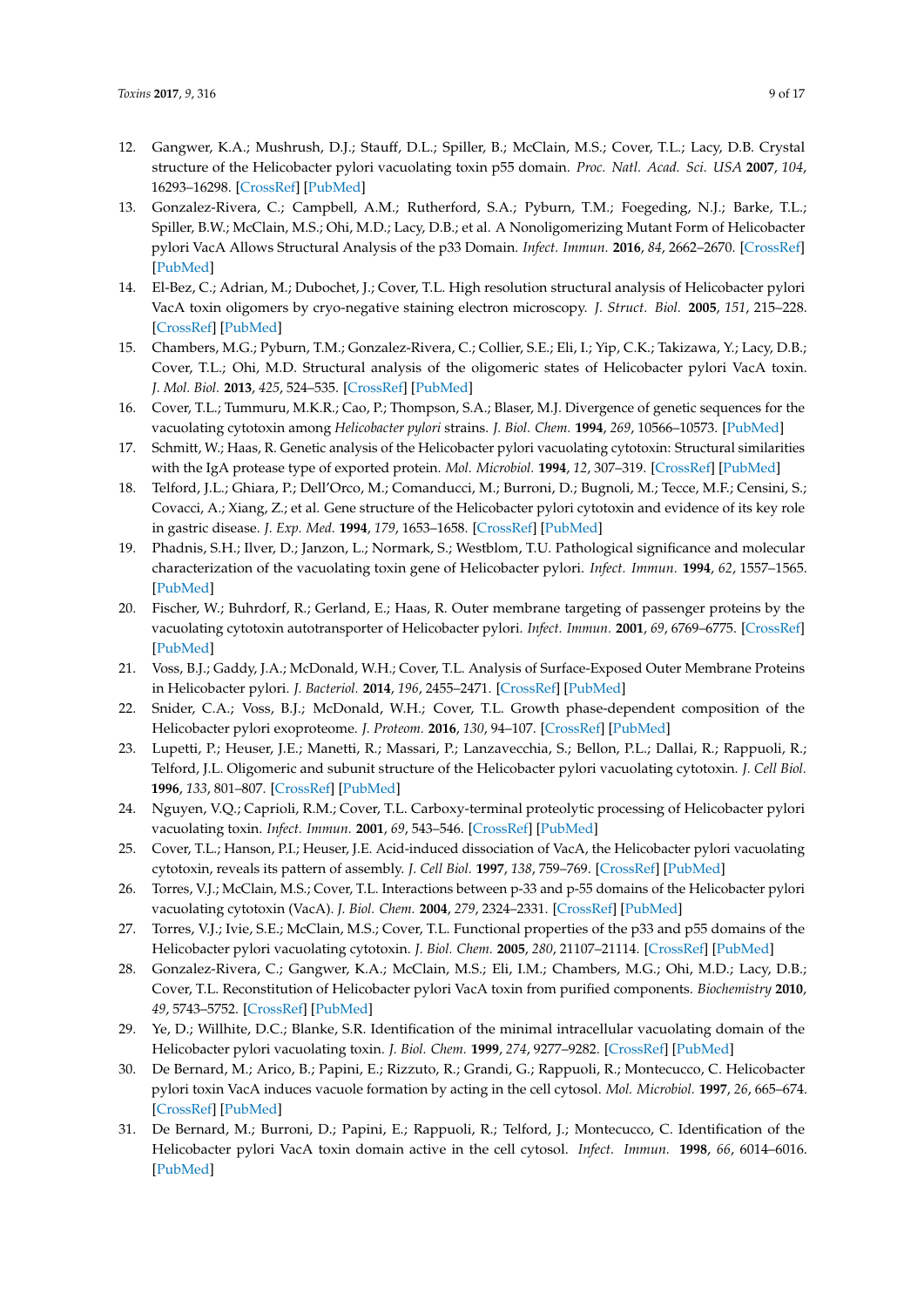- <span id="page-9-0"></span>32. Schraw, W.; Li, Y.; McClain, M.S.; van der Goot, F.G.; Cover, T.L. Association of Helicobacter pylori vacuolating toxin (VacA) with lipid rafts. *J. Biol. Chem.* **2002**, *277*, 34642–34650. [\[CrossRef\]](http://dx.doi.org/10.1074/jbc.M203466200) [\[PubMed\]](http://www.ncbi.nlm.nih.gov/pubmed/12121984)
- 33. Patel, H.K.; Willhite, D.C.; Patel, R.M.; Ye, D.; Williams, C.L.; Torres, E.M.; Marty, K.B.; MacDonald, R.A.; Blanke, S.R. Plasma membrane cholesterol modulates cellular vacuolation induced by the Helicobacter pylori vacuolating cytotoxin. *Infect. Immun.* **2002**, *70*, 4112–4123. [\[CrossRef\]](http://dx.doi.org/10.1128/IAI.70.8.4112-4123.2002) [\[PubMed\]](http://www.ncbi.nlm.nih.gov/pubmed/12117919)
- <span id="page-9-1"></span>34. Geisse, N.A.; Cover, T.L.; Henderson, R.M.; Edwardson, J.M. Targeting of Helicobacter pylori vacuolating toxin to lipid raft membrane domains analysed by atomic force microscopy. *Biochem. J.* **2004**, *381*, 911–917. [\[CrossRef\]](http://dx.doi.org/10.1042/BJ20031719) [\[PubMed\]](http://www.ncbi.nlm.nih.gov/pubmed/15128269)
- <span id="page-9-2"></span>35. Gupta, V.R.; Patel, H.K.; Kostolansky, S.S.; Ballivian, R.A.; Eichberg, J.; Blanke, S.R. Sphingomyelin functions as a novel receptor for Helicobacter pylori VacA. *PLoS Pathog.* **2008**, *4*, e1000073. [\[CrossRef\]](http://dx.doi.org/10.1371/journal.ppat.1000073) [\[PubMed\]](http://www.ncbi.nlm.nih.gov/pubmed/18497859)
- 36. Gupta, V.R.; Wilson, B.A.; Blanke, S.R. Sphingomyelin is important for the cellular entry and intracellular localization of Helicobacter pylori VacA. *Cell. Microbiol.* **2010**, *12*, 1517–1533. [\[CrossRef\]](http://dx.doi.org/10.1111/j.1462-5822.2010.01487.x) [\[PubMed\]](http://www.ncbi.nlm.nih.gov/pubmed/20545942)
- <span id="page-9-3"></span>37. Yahiro, K.; Hirayama, T.; Moss, J.; Noda, M. New Insights into VacA Intoxication Mediated through Its Cell Surface Receptors. *Toxins (Basel)* **2016**, *8*. [\[CrossRef\]](http://dx.doi.org/10.3390/toxins8050152) [\[PubMed\]](http://www.ncbi.nlm.nih.gov/pubmed/27187473)
- <span id="page-9-4"></span>38. Sewald, X.; Gebert-Vogal, B.; Prassl, S.; Barwig, I.; Weiss, E.; Fabbri, M.; Osicka, R.; Schiemann, M.; Busch, D.H.; Semmrich, M.; et al. CD18 is the T-lymphocyte receptor of the Helicobacter pylori vacuolating cytotoxin. *Cell Host Microbe* **2008**, *3*, 20–29. [\[CrossRef\]](http://dx.doi.org/10.1016/j.chom.2007.11.003) [\[PubMed\]](http://www.ncbi.nlm.nih.gov/pubmed/18191791)
- <span id="page-9-5"></span>39. Garner, J.A.; Cover, T.L. Binding and internalization of the Helicobacter pylori vacuolating cytotoxin by epithelial cells. *Infect. Immun.* **1996**, *64*, 4197–4203. [\[PubMed\]](http://www.ncbi.nlm.nih.gov/pubmed/8926088)
- <span id="page-9-11"></span>40. Ricci, V.; Sommi, P.; Fiocca, R.; Romano, M.; Solcia, E.; Ventura, U. Helicobacter pylori vacuolating toxin accumulates within the endosomal- vacuolar compartment of cultured gastric cells and potentiates the vacuolating activity of ammonia. *J. Pathol.* **1997**, *183*, 453–459. [\[CrossRef\]](http://dx.doi.org/10.1002/(SICI)1096-9896(199712)183:4<453::AID-PATH950>3.0.CO;2-2)
- 41. McClain, M.S.; Schraw, W.; Ricci, V.; Boquet, P.; Cover, T.L. Acid-activation of *Helicobacter pylori* vacuolating cytotoxin (VacA) results in toxin internalization by eukaryotic cells. *Mol. Microbiol.* **2000**, *37*, 433–442. [\[CrossRef\]](http://dx.doi.org/10.1046/j.1365-2958.2000.02013.x) [\[PubMed\]](http://www.ncbi.nlm.nih.gov/pubmed/10931337)
- 42. Gauthier, N.C.; Monzo, P.; Gonzalez, T.; Doye, A.; Oldani, A.; Gounon, P.; Ricci, V.; Cormont, M.; Boquet, P. Early endosomes associated with dynamic F-actin structures are required for late trafficking of H. pylori VacA toxin. *J. Cell Biol.* **2007**, *177*, 343–354. [\[CrossRef\]](http://dx.doi.org/10.1083/jcb.200609061) [\[PubMed\]](http://www.ncbi.nlm.nih.gov/pubmed/17438076)
- 43. Gauthier, N.C.; Monzo, P.; Kaddai, V.; Doye, A.; Ricci, V.; Boquet, P. Helicobacter pylori VacA cytotoxin: A probe for a clathrin-independent and Cdc42-dependent pinocytic pathway routed to late endosomes. *Mol. Biol. Cell.* **2005**, *16*, 4852–4866. [\[CrossRef\]](http://dx.doi.org/10.1091/mbc.E05-05-0398) [\[PubMed\]](http://www.ncbi.nlm.nih.gov/pubmed/16055501)
- <span id="page-9-6"></span>44. Li, Y.; Wandinger-Ness, A.; Goldenring, J.R.; Cover, T.L. Clustering and redistribution of late endocytic compartments in response to Helicobacter pylori vacuolating toxin. *Mol. Biol. Cell* **2004**, *15*, 1946–1959. [\[CrossRef\]](http://dx.doi.org/10.1091/mbc.E03-08-0618) [\[PubMed\]](http://www.ncbi.nlm.nih.gov/pubmed/14742715)
- <span id="page-9-7"></span>45. Galmiche, A.; Rassow, J.; Doye, A.; Cagnol, S.; Chambard, J.C.; Contamin, S.; de Thillot, V.; Just, I.; Ricci, V.; Solcia, E.; et al. The N-terminal 34 kDa fragment of helicobacter pylori vacuolating cytotoxin targets mitochondria and induces cytochrome c release. *EMBO J.* **2000**, *19*, 6361–6370. [\[CrossRef\]](http://dx.doi.org/10.1093/emboj/19.23.6361) [\[PubMed\]](http://www.ncbi.nlm.nih.gov/pubmed/11101509)
- <span id="page-9-12"></span>46. Willhite, D.C.; Cover, T.L.; Blanke, S.R. Cellular vacuolation and mitochondrial cytochrome c release are independent outcomes of Helicobacter pylori vacuolating cytotoxin activity that are each dependent on membrane channel formation. *J. Biol. Chem.* **2003**, *278*, 48204–48209. [\[CrossRef\]](http://dx.doi.org/10.1074/jbc.M304131200) [\[PubMed\]](http://www.ncbi.nlm.nih.gov/pubmed/13129933)
- <span id="page-9-13"></span>47. Willhite, D.C.; Blanke, S.R. Helicobacter pylori vacuolating cytotoxin enters cells, localizes to the mitochondria, and induces mitochondrial membrane permeability changes correlated to toxin channel activity. *Cell. Microbiol.* **2004**, *6*, 143–154. [\[CrossRef\]](http://dx.doi.org/10.1046/j.1462-5822.2003.00347.x) [\[PubMed\]](http://www.ncbi.nlm.nih.gov/pubmed/14706100)
- <span id="page-9-8"></span>48. Calore, F.; Genisset, C.; Casellato, A.; Rossato, M.; Codolo, G.; Esposti, M.D.; Scorrano, L.; de Bernard, M. Endosome-mitochondria juxtaposition during apoptosis induced by H. pylori VacA. *Cell Death Differ.* **2010**, *17*, 1707–1716. [\[CrossRef\]](http://dx.doi.org/10.1038/cdd.2010.42) [\[PubMed\]](http://www.ncbi.nlm.nih.gov/pubmed/20431599)
- <span id="page-9-9"></span>49. Kern, B.; Jain, U.; Utsch, C.; Otto, A.; Busch, B.; Jimenez-Soto, L.; Becher, D.; Haas, R. Characterization of Helicobacter pylori VacA-containing vacuoles (VCVs), VacA intracellular trafficking and interference with calcium signalling in T lymphocytes. *Cell. Microbiol.* **2015**, *17*, 1811–1832. [\[CrossRef\]](http://dx.doi.org/10.1111/cmi.12474) [\[PubMed\]](http://www.ncbi.nlm.nih.gov/pubmed/26078003)
- <span id="page-9-10"></span>50. Czajkowsky, D.M.; Iwamoto, H.; Cover, T.L.; Shao, Z. The vacuolating toxin from Helicobacter pylori forms hexameric pores in lipid bilayers at low pH. *Proc. Natl. Acad. Sci. USA* **1999**, *96*, 2001–2006. [\[CrossRef\]](http://dx.doi.org/10.1073/pnas.96.5.2001) [\[PubMed\]](http://www.ncbi.nlm.nih.gov/pubmed/10051584)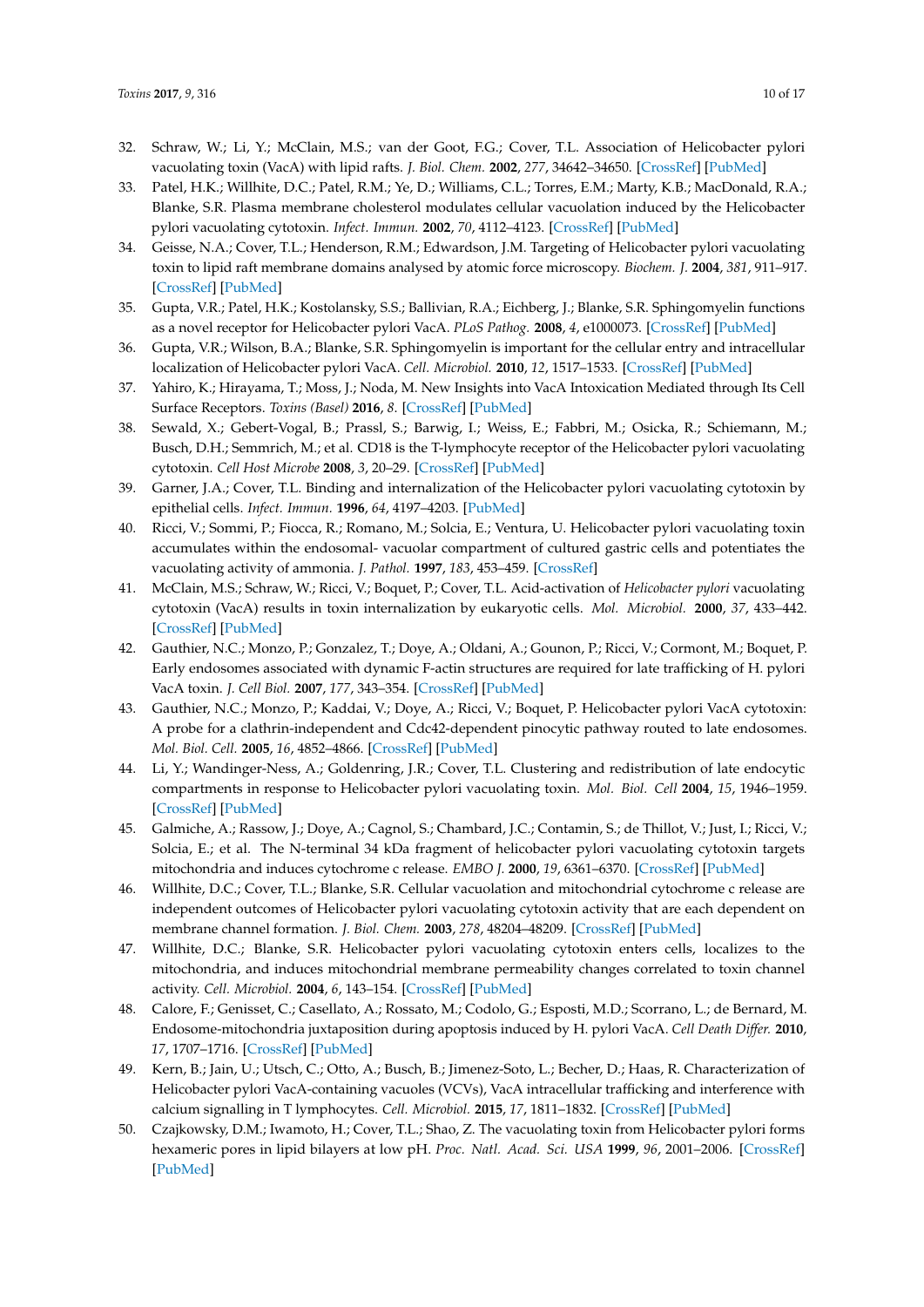- 51. Iwamoto, H.; Czajkowsky, D.M.; Cover, T.L.; Szabo, G.; Shao, Z. VacA from Helicobacter pylori: A hexameric chloride channel. *FEBS Lett.* **1999**, *450*, 101–104. [\[CrossRef\]](http://dx.doi.org/10.1016/S0014-5793(99)00474-3)
- 52. Tombola, F.; Carlesso, C.; Szabo, I.; de Bernard, M.; Reyrat, J.M.; Telford, J.L.; Rappuoli, R.; Montecucco, C.; Papini, E.; Zoratti, M. Helicobacter pylori vacuolating toxin forms anion-selective channels in planar lipid bilayers: Possible implications for the mechanism of cellular vacuolation. *Biophys. J.* **1999**, *76*, 1401–1409. [\[CrossRef\]](http://dx.doi.org/10.1016/S0006-3495(99)77301-7)
- <span id="page-10-1"></span>53. Szabo, I.; Brutsche, S.; Tombola, F.; Moschioni, M.; Satin, B.; Telford, J.L.; Rappuoli, R.; Montecucco, C.; Papini, E.; Zoratti, M. Formation of anion-selective channels in the cell plasma membrane by the toxin VacA of Helicobacter pylori is required for its biological activity. *EMBO J.* **1999**, *18*, 5517–5527. [\[CrossRef\]](http://dx.doi.org/10.1093/emboj/18.20.5517) [\[PubMed\]](http://www.ncbi.nlm.nih.gov/pubmed/10523296)
- 54. Vinion-Dubiel, A.D.; McClain, M.S.; Czajkowsky, D.M.; Iwamoto, H.; Ye, D.; Cao, P.; Schraw, W.; Szabo, G.; Blanke, S.R.; Shao, Z.; et al. A dominant negative mutant of Helicobacter pylori vacuolating toxin (VacA) inhibits VacA-induced cell vacuolation. *J. Biol. Chem.* **1999**, *274*, 37736–37742. [\[CrossRef\]](http://dx.doi.org/10.1074/jbc.274.53.37736) [\[PubMed\]](http://www.ncbi.nlm.nih.gov/pubmed/10608833)
- <span id="page-10-2"></span>55. McClain, M.S.; Iwamoto, H.; Cao, P.; Vinion-Dubiel, A.D.; Li, Y.; Szabo, G.; Shao, Z.; Cover, T.L. Essential role of a GXXXG motif for membrane channel formation by Helicobacter pylori vacuolating toxin. *J. Biol. Chem.* **2003**, *278*, 12101–12108. [\[CrossRef\]](http://dx.doi.org/10.1074/jbc.M212595200) [\[PubMed\]](http://www.ncbi.nlm.nih.gov/pubmed/12562777)
- 56. Adrian, M.; Cover, T.L.; Dubochet, J.; Heuser, J.E. Multiple oligomeric states of the Helicobacter pylori vacuolating toxin demonstrated by cryo-electron microscopy. *J. Mol. Biol.* **2002**, *318*, 121–133. [\[CrossRef\]](http://dx.doi.org/10.1016/S0022-2836(02)00047-5)
- 57. Czajkowsky, D.M.; Iwamoto, H.; Szabo, G.; Cover, T.L.; Shao, Z. Mimicry of a host anion channel by a Helicobacter pylori pore-forming toxin. *Biophys. J.* **2005**, *89*, 3093–3101. [\[CrossRef\]](http://dx.doi.org/10.1529/biophysj.105.066746) [\[PubMed\]](http://www.ncbi.nlm.nih.gov/pubmed/16100263)
- <span id="page-10-0"></span>58. Pyburn, T.M.; Foegeding, N.J.; Gonzalez-Rivera, C.; McDonald, N.A.; Gould, K.L.; Cover, T.L.; Ohi, M.D. Structural organization of membrane-inserted hexamers formed by Helicobacter pylori VacA toxin. *Mol. Microbiol.* **2016**, *102*, 22–36. [\[CrossRef\]](http://dx.doi.org/10.1111/mmi.13443) [\[PubMed\]](http://www.ncbi.nlm.nih.gov/pubmed/27309820)
- <span id="page-10-3"></span>59. Papini, E.; de Bernard, M.; Milia, E.; Bugnoli, M.; Zerial, M.; Rappuoli, R.; Montecucco, C. Cellular vacuoles induced by Helicobacter pylori originate from late endosomal compartments. *Proc. Natl. Acad. Sci. USA* **1994**, *91*, 9720–9724. [\[CrossRef\]](http://dx.doi.org/10.1073/pnas.91.21.9720) [\[PubMed\]](http://www.ncbi.nlm.nih.gov/pubmed/7937879)
- <span id="page-10-4"></span>60. Molinari, M.; Galli, C.; Norais, N.; Telford, J.L.; Rappuoli, R.; Luzio, J.P.; Montecucco, C. Vacuoles induced by Helicobacter pylori toxin contain both late endosomal and lysosomal markers. *J. Biol. Chem.* **1997**, *272*, 25339–25344. [\[CrossRef\]](http://dx.doi.org/10.1074/jbc.272.40.25339) [\[PubMed\]](http://www.ncbi.nlm.nih.gov/pubmed/9312153)
- <span id="page-10-5"></span>61. Morbiato, L.; Tombola, F.; Campello, S.; Del Giudice, G.; Rappuoli, R.; Zoratti, M.; Papini, E. Vacuolation induced by VacA toxin of Helicobacter pylori requires the intracellular accumulation of membrane permeant bases, Cl(-) and water. *FEBS Lett.* **2001**, *508*, 479–483. [\[CrossRef\]](http://dx.doi.org/10.1016/S0014-5793(01)03133-7)
- <span id="page-10-6"></span>62. Genisset, C.; Puhar, A.; Calore, F.; de Bernard, M.; Dell'Antone, P.; Montecucco, C. The concerted action of the Helicobacter pylori cytotoxin VacA and of the v-ATPase proton pump induces swelling of isolated endosomes. *Cell. Microbiol.* **2007**, *9*, 1481–1490. [\[CrossRef\]](http://dx.doi.org/10.1111/j.1462-5822.2006.00886.x) [\[PubMed\]](http://www.ncbi.nlm.nih.gov/pubmed/17253977)
- <span id="page-10-7"></span>63. Satin, B.; Norais, N.; Telford, J.; Rappuoli, R.; Murgia, M.; Montecucco, C.; Papini, E. Effect of Helicobacter pylori vacuolating toxin on maturation and extracellular release of procathepsin D and on epidermal growth factor degradation. *J. Biol. Chem.* **1997**, *272*, 25022–25028. [\[CrossRef\]](http://dx.doi.org/10.1074/jbc.272.40.25022) [\[PubMed\]](http://www.ncbi.nlm.nih.gov/pubmed/9312109)
- 64. Molinari, M.; Salio, M.; Galli, C.; Norais, N.; Rappuoli, R.; Lanzavecchia, A.; Montecucco, C. Selective inhibition of Ii-dependent antigen presentation by Helicobacter pylori toxin VacA. *J. Exp. Med.* **1998**, *187*, 135–140. [\[CrossRef\]](http://dx.doi.org/10.1084/jem.187.1.135) [\[PubMed\]](http://www.ncbi.nlm.nih.gov/pubmed/9419220)
- <span id="page-10-8"></span>65. Tan, S.; Noto, J.M.; Romero-Gallo, J.; Peek, R.M., Jr.; Amieva, M.R. Helicobacter pylori perturbs iron trafficking in the epithelium to grow on the cell surface. *PLoS Pathog.* **2011**, *7*, e1002050. [\[CrossRef\]](http://dx.doi.org/10.1371/journal.ppat.1002050) [\[PubMed\]](http://www.ncbi.nlm.nih.gov/pubmed/21589900)
- <span id="page-10-9"></span>66. Kimura, M.; Goto, S.; Wada, A.; Yahiro, K.; Niidome, T.; Hatakeyama, T.; Aoyagi, H.; Hirayama, T.; Kondo, T. Vacuolating cytotoxin purified from Helicobacter pylori causes mitochondrial damage in human gastric cells. *Microb. Pathog.* **1999**, *26*, 45–52. [\[CrossRef\]](http://dx.doi.org/10.1006/mpat.1998.0241) [\[PubMed\]](http://www.ncbi.nlm.nih.gov/pubmed/9973580)
- 67. Yamasaki, E.; Wada, A.; Kumatori, A.; Nakagawa, I.; Funao, J.; Nakayama, M.; Hisatsune, J.; Kimura, M.; Moss, J.; Hirayama, T. Helicobacter pylori vacuolating cytotoxin induces activation of the proapoptotic protein Bax and Bak, leading to cytochrome c release and cell death, independent of vacuolation. *J. Biol. Chem.* **2006**, *281*, 11250–11259. [\[CrossRef\]](http://dx.doi.org/10.1074/jbc.M509404200) [\[PubMed\]](http://www.ncbi.nlm.nih.gov/pubmed/16436379)
- <span id="page-10-10"></span>68. Jain, P.; Luo, Z.Q.; Blanke, S.R. Helicobacter pylori vacuolating cytotoxin A (VacA) engages the mitochondrial fission machinery to induce host cell death. *Proc. Natl. Acad. Sci. USA* **2011**, *108*, 16032–16037. [\[CrossRef\]](http://dx.doi.org/10.1073/pnas.1105175108) [\[PubMed\]](http://www.ncbi.nlm.nih.gov/pubmed/21903925)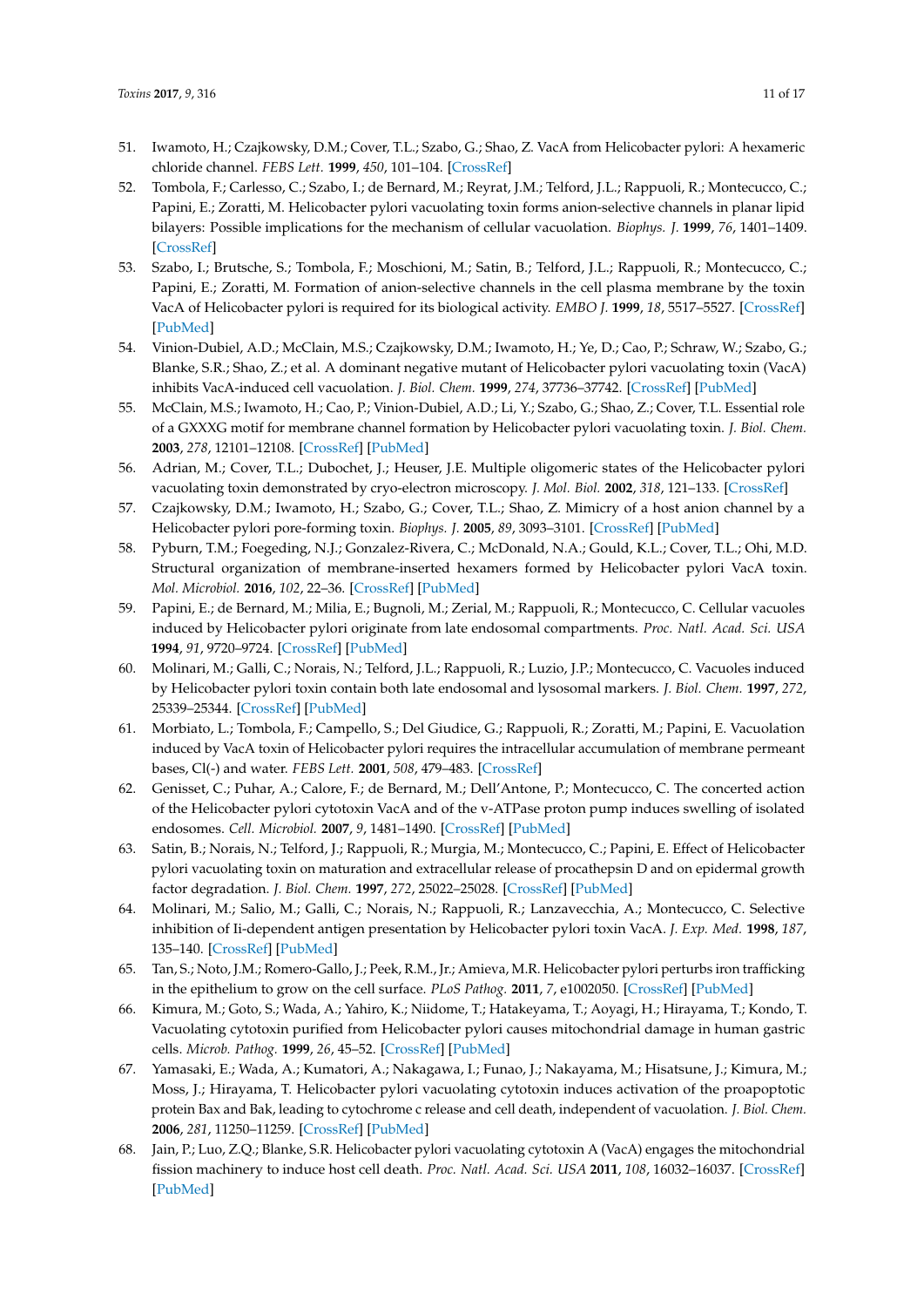- <span id="page-11-0"></span>69. Kuck, D.; Kolmerer, B.; Iking-Konert, C.; Krammer, P.H.; Stremmel, W.; Rudi, J. Vacuolating cytotoxin of Helicobacter pylori induces apoptosis in the human gastric epithelial cell line AGS. *Infect. Immun.* **2001**, *69*, 5080–5087. [\[CrossRef\]](http://dx.doi.org/10.1128/IAI.69.8.5080-5087.2001) [\[PubMed\]](http://www.ncbi.nlm.nih.gov/pubmed/11447189)
- 70. Cover, T.L.; Krishna, U.S.; Israel, D.A.; Peek, R.M., Jr. Induction of gastric epithelial cell apoptosis by Helicobacter pylori vacuolating cytotoxin. *Cancer Res.* **2003**, *63*, 951–957. [\[PubMed\]](http://www.ncbi.nlm.nih.gov/pubmed/12615708)
- <span id="page-11-15"></span>71. Oldani, A.; Cormont, M.; Hofman, V.; Chiozzi, V.; Oregioni, O.; Canonici, A.; Sciullo, A.; Sommi, P.; Fabbri, A.; Ricci, V.; et al. Helicobacter pylori counteracts the apoptotic action of its VacA toxin by injecting the CagA protein into gastric epithelial cells. *PLoS Pathog.* **2009**, *5*, e1000603. [\[CrossRef\]](http://dx.doi.org/10.1371/journal.ppat.1000603) [\[PubMed\]](http://www.ncbi.nlm.nih.gov/pubmed/19798427)
- <span id="page-11-1"></span>72. Radin, J.N.; Gonzalez-Rivera, C.; Ivie, S.E.; McClain, M.S.; Cover, T.L. Helicobacter pylori VacA induces programmed necrosis in gastric epithelial cells. *Infect. Immun.* **2011**, *79*, 2535–2543. [\[CrossRef\]](http://dx.doi.org/10.1128/IAI.01370-10) [\[PubMed\]](http://www.ncbi.nlm.nih.gov/pubmed/21482684)
- <span id="page-11-2"></span>73. Matsumoto, A.; Isomoto, H.; Nakayama, M.; Hisatsune, J.; Nishi, Y.; Nakashima, Y.; Matsushima, K.; Kurazono, H.; Nakao, K.; Hirayama, T.; et al. Helicobacter pylori VacA reduces the cellular expression of STAT3 and pro-survival Bcl-2 family proteins, Bcl-2 and Bcl-XL, leading to apoptosis in gastric epithelial cells. *Dig. Dis. Sci.* **2011**, *56*, 999–1006. [\[CrossRef\]](http://dx.doi.org/10.1007/s10620-010-1420-1) [\[PubMed\]](http://www.ncbi.nlm.nih.gov/pubmed/20927590)
- <span id="page-11-3"></span>74. Ito, Y.; Azuma, T.; Ito, S.; Suto, H.; Miyaji, H.; Yamazaki, Y.; Kohli, Y.; Kuriyama, M. Full-length sequence analysis of the vacA gene from cytotoxic and noncytotoxic Helicobacter pylori. *J. Infect. Dis.* **1998**, *178*, 1391–1398. [\[CrossRef\]](http://dx.doi.org/10.1086/314435) [\[PubMed\]](http://www.ncbi.nlm.nih.gov/pubmed/9780260)
- <span id="page-11-4"></span>75. Atherton, J.C.; Cao, P.; Peek, R.M., Jr.; Tummuru, M.K.; Blaser, M.J.; Cover, T.L. Mosaicism in vacuolating cytotoxin alleles of Helicobacter pylori. Association of specific vacA types with cytotoxin production and peptic ulceration. *J. Biol. Chem.* **1995**, *270*, 17771–17777. [\[CrossRef\]](http://dx.doi.org/10.1074/jbc.270.30.17771) [\[PubMed\]](http://www.ncbi.nlm.nih.gov/pubmed/7629077)
- 76. Letley, D.P.; Atherton, J.C. Natural diversity in the N terminus of the mature vacuolating cytotoxin of Helicobacter pylori determines cytotoxin activity. *J. Bacteriol.* **2000**, *182*, 3278–3280. [\[CrossRef\]](http://dx.doi.org/10.1128/JB.182.11.3278-3280.2000) [\[PubMed\]](http://www.ncbi.nlm.nih.gov/pubmed/10809711)
- 77. McClain, M.S.; Cao, P.; Iwamoto, H.; Vinion-Dubiel, A.D.; Szabo, G.; Shao, Z.; Cover, T.L. A 12-Amino-Acid Segment, Present in Type s2 but Not Type s1 Helicobacter pylori VacA Proteins, Abolishes Cytotoxin Activity and Alters Membrane Channel Formation. *J. Bacteriol.* **2001**, *183*, 6499–6508. [\[CrossRef\]](http://dx.doi.org/10.1128/JB.183.22.6499-6508.2001) [\[PubMed\]](http://www.ncbi.nlm.nih.gov/pubmed/11673417)
- <span id="page-11-9"></span>78. Letley, D.P.; Rhead, J.L.; Twells, R.J.; Dove, B.; Atherton, J.C. Determinants of non-toxicity in the gastric pathogen Helicobacter pylori. *J. Biol. Chem.* **2003**, *278*, 26734–26741. [\[CrossRef\]](http://dx.doi.org/10.1074/jbc.M304071200) [\[PubMed\]](http://www.ncbi.nlm.nih.gov/pubmed/12738773)
- <span id="page-11-5"></span>79. Gangwer, K.A.; Shaffer, C.L.; Suerbaum, S.; Lacy, D.B.; Cover, T.L.; Bordenstein, S.R. Molecular evolution of the Helicobacter pylori vacuolating toxin gene vacA. *J. Bacteriol.* **2010**, *192*, 6126–6135. [\[CrossRef\]](http://dx.doi.org/10.1128/JB.01081-10) [\[PubMed\]](http://www.ncbi.nlm.nih.gov/pubmed/20870762)
- <span id="page-11-6"></span>80. Forsyth, M.H.; Atherton, J.C.; Blaser, M.J.; Cover, T.L. Heterogeneity in levels of vacuolating cytotoxin gene (vacA) transcription among Helicobacter pylori strains. *Infect. Immun.* **1998**, *66*, 3088–3094. [\[PubMed\]](http://www.ncbi.nlm.nih.gov/pubmed/9632570)
- <span id="page-11-7"></span>81. Rhead, J.L.; Letley, D.P.; Mohammadi, M.; Hussein, N.; Mohagheghi, M.A.; Eshagh Hosseini, M.; Atherton, J.C. A new Helicobacter pylori vacuolating cytotoxin determinant, the intermediate region, is associated with gastric cancer. *Gastroenterology* **2007**, *133*, 926–936. [\[CrossRef\]](http://dx.doi.org/10.1053/j.gastro.2007.06.056) [\[PubMed\]](http://www.ncbi.nlm.nih.gov/pubmed/17854597)
- <span id="page-11-8"></span>82. Ogiwara, H.; Sugimoto, M.; Ohno, T.; Vilaichone, R.K.; Mahachai, V.; Graham, D.Y.; Yamaoka, Y. Role of deletion located between the intermediate and middle regions of the Helicobacter pylori vacA gene in cases of gastroduodenal diseases. *J. Clin. Microbiol.* **2009**, *47*, 3493–3500. [\[CrossRef\]](http://dx.doi.org/10.1128/JCM.00887-09) [\[PubMed\]](http://www.ncbi.nlm.nih.gov/pubmed/19726606)
- <span id="page-11-10"></span>83. Gonzalez-Rivera, C.; Algood, H.M.; Radin, J.N.; McClain, M.S.; Cover, T.L. The intermediate region of Helicobacter pylori VacA is a determinant of toxin potency in a Jurkat T cell assay. *Infect. Immun.* **2012**, *80*, 2578–2588. [\[CrossRef\]](http://dx.doi.org/10.1128/IAI.00052-12) [\[PubMed\]](http://www.ncbi.nlm.nih.gov/pubmed/22585965)
- <span id="page-11-11"></span>84. Pagliaccia, C.; de Bernard, M.; Lupetti, P.; Ji, X.; Burroni, D.; Cover, T.L.; Papini, E.; Rappuoli, R.; Telford, J.L.; Reyrat, J.M. The m2 form of the Helicobacter pylori cytotoxin has cell type-specific vacuolating activity. *Proc. Natl. Acad. Sci. USA* **1998**, *95*, 10212–10217. [\[CrossRef\]](http://dx.doi.org/10.1073/pnas.95.17.10212) [\[PubMed\]](http://www.ncbi.nlm.nih.gov/pubmed/9707626)
- <span id="page-11-13"></span>85. Ji, X.; Fernandez, T.; Burroni, D.; Pagliaccia, C.; Atherton, J.C.; Reyrat, J.M.; Rappuoli, R.; Telford, J.L. Cell specificity of helicobacter pylori cytotoxin is determined by a short region in the polymorphic midregion. *Infect. Immun.* **2000**, *68*, 3754–3757. [\[CrossRef\]](http://dx.doi.org/10.1128/IAI.68.6.3754-3757.2000) [\[PubMed\]](http://www.ncbi.nlm.nih.gov/pubmed/10816542)
- <span id="page-11-14"></span>86. Wang, W.-C.; Wang, H.-J.; Kuo, C.-H. Two distinctive cell binding patterns by vacuolating toxin fused with glutathione S-transferase: One high-affinity m1-specific binding and the other lower-affinity binding for variant m forms. *Biochemistry* **2001**, *40*, 11887–11896. [\[CrossRef\]](http://dx.doi.org/10.1021/bi010065u) [\[PubMed\]](http://www.ncbi.nlm.nih.gov/pubmed/11570889)
- <span id="page-11-12"></span>87. Skibinski, D.A.; Genisset, C.; Barone, S.; Telford, J.L. The cell-specific phenotype of the polymorphic vacA midregion is independent of the appearance of the cell surface receptor protein tyrosine phosphatase beta. *Infect. Immun.* **2006**, *74*, 49–55. [\[CrossRef\]](http://dx.doi.org/10.1128/IAI.74.1.49-55.2006) [\[PubMed\]](http://www.ncbi.nlm.nih.gov/pubmed/16368956)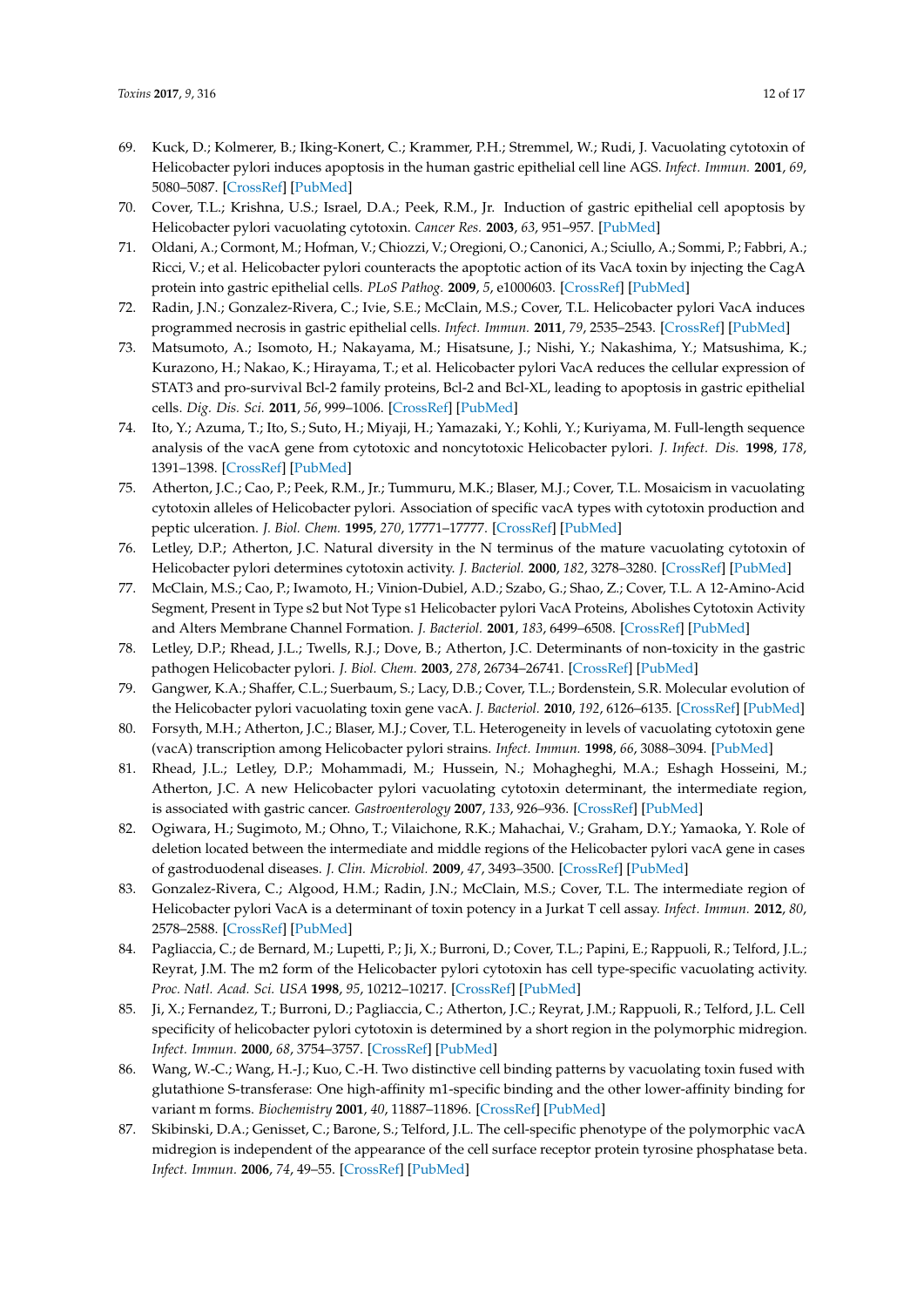- <span id="page-12-0"></span>88. Tombola, F.; Pagliaccia, C.; Campello, S.; Telford, J.L.; Montecucco, C.; Papini, E.; Zoratti, M. How the loop and middle regions influence the properties of Helicobacter pylori VacA channels. *Biophys. J.* **2001**, *81*, 3204–3215. [\[CrossRef\]](http://dx.doi.org/10.1016/S0006-3495(01)75956-5)
- <span id="page-12-1"></span>89. Yahiro, K.; Satoh, M.; Nakano, M.; Hisatsune, J.; Isomoto, H.; Sap, J.; Suzuki, H.; Nomura, F.; Noda, M.; Moss, J.; et al. Low-density lipoprotein receptor-related protein-1 (LRP1) mediates autophagy and apoptosis caused by Helicobacter pylori VacA. *J. Biol. Chem.* **2012**, *287*, 31104–31115. [\[CrossRef\]](http://dx.doi.org/10.1074/jbc.M112.387498) [\[PubMed\]](http://www.ncbi.nlm.nih.gov/pubmed/22822085)
- <span id="page-12-2"></span>90. Tsugawa, H.; Suzuki, H.; Saya, H.; Hatakeyama, M.; Hirayama, T.; Hirata, K.; Nagano, O.; Matsuzaki, J.; Hibi, T. Reactive oxygen species-induced autophagic degradation of Helicobacter pylori CagA is specifically suppressed in cancer stem-like cells. *Cell Host Microbe* **2012**, *12*, 764–777. [\[CrossRef\]](http://dx.doi.org/10.1016/j.chom.2012.10.014) [\[PubMed\]](http://www.ncbi.nlm.nih.gov/pubmed/23245321)
- <span id="page-12-3"></span>91. Atherton, J.C.; Sharp, P.M.; Cover, T.L.; Gonzalez-Valencia, G.; Peek, R.M., Jr.; Thompson, S.A.; Hawkey, C.J.; Blaser, M.J. Vacuolating cytotoxin (vacA) alleles of Helicobacter pylori comprise two geographically widespread types, m1 and m2, and have evolved through limited recombination. *Curr. Microbiol.* **1999**, *39*, 211–218. [\[CrossRef\]](http://dx.doi.org/10.1007/s002849900447) [\[PubMed\]](http://www.ncbi.nlm.nih.gov/pubmed/10486057)
- 92. Pan, Z.J.; Berg, D.E.; van der Hulst, R.W.; Su, W.W.; Raudonikiene, A.; Xiao, S.D.; Dankert, J.; Tytgat, G.N.; van der Ende, A. Prevalence of vacuolating cytotoxin production and distribution of distinct vacA alleles in Helicobacter pylori from China. *J. Infect. Dis.* **1998**, *178*, 220–226. [\[CrossRef\]](http://dx.doi.org/10.1086/515601) [\[PubMed\]](http://www.ncbi.nlm.nih.gov/pubmed/9652444)
- <span id="page-12-4"></span>93. Chung, C.; Olivares, A.; Torres, E.; Yilmaz, O.; Cohen, H.; Perez-Perez, G. Diversity of VacA intermediate region among Helicobacter pylori strains from several regions of the world. *J. Clin. Microbiol.* **2010**, *48*, 690–696. [\[CrossRef\]](http://dx.doi.org/10.1128/JCM.01815-09) [\[PubMed\]](http://www.ncbi.nlm.nih.gov/pubmed/20053862)
- <span id="page-12-5"></span>94. Letley, D.P.; Lastovica, A.; Louw, J.A.; Hawkey, C.J.; Atherton, J.C. Allelic diversity of the Helicobacter pylori vacuolating cytotoxin gene in South Africa: Rarity of the vacA s1a genotype and natural occurrence of an s2/m1 allele. *J. Clin. Microbiol.* **1999**, *37*, 1203–1205. [\[PubMed\]](http://www.ncbi.nlm.nih.gov/pubmed/10074554)
- <span id="page-12-6"></span>95. Bridge, D.R.; Merrell, D.S. Polymorphism in the Helicobacter pylori CagA and VacA toxins and disease. *Gut Microbes* **2013**, *4*, 101–117. [\[CrossRef\]](http://dx.doi.org/10.4161/gmic.23797) [\[PubMed\]](http://www.ncbi.nlm.nih.gov/pubmed/23380646)
- 96. Ferreira, R.M.; Machado, J.C.; Figueiredo, C. Clinical relevance of Helicobacter pylori vacA and cagA genotypes in gastric carcinoma. *Best Pract. Res. Clin. Gastroenterol.* **2014**, *28*, 1003–1015. [\[CrossRef\]](http://dx.doi.org/10.1016/j.bpg.2014.09.004) [\[PubMed\]](http://www.ncbi.nlm.nih.gov/pubmed/25439067)
- <span id="page-12-7"></span>97. Thi Huyen Trang, T.; Thanh Binh, T.; Yamaoka, Y. Relationship between vacA Types and Development of Gastroduodenal Diseases. *Toxins (Basel)* **2016**, *8*, 182. [\[CrossRef\]](http://dx.doi.org/10.3390/toxins8060182) [\[PubMed\]](http://www.ncbi.nlm.nih.gov/pubmed/27294955)
- <span id="page-12-8"></span>98. Figueiredo, C.; Machado, J.C.; Pharoah, P.; Seruca, R.; Sousa, S.; Carvalho, R.; Capelinha, A.F.; Quint, W.; Caldas, C.; van Doorn, L.J.; et al. Helicobacter pylori and interleukin 1 genotyping: An opportunity to identify high-risk individuals for gastric carcinoma. *J. Natl. Cancer Inst.* **2002**, *94*, 1680–1687. [\[CrossRef\]](http://dx.doi.org/10.1093/jnci/94.22.1680) [\[PubMed\]](http://www.ncbi.nlm.nih.gov/pubmed/12441323)
- <span id="page-12-9"></span>99. Basso, D.; Zambon, C.F.; Letley, D.P.; Stranges, A.; Marchet, A.; Rhead, J.L.; Schiavon, S.; Guariso, G.; Ceroti, M.; Nitti, D.; et al. Clinical relevance of Helicobacter pylori cagA and vacA gene polymorphisms. *Gastroenterology* **2008**, *135*, 91–99. [\[CrossRef\]](http://dx.doi.org/10.1053/j.gastro.2008.03.041) [\[PubMed\]](http://www.ncbi.nlm.nih.gov/pubmed/18474244)
- 100. Miehlke, S.; Kirsch, C.; Agha-Amiri, K.; Gunther, T.; Lehn, N.; Malfertheiner, P.; Stolte, M.; Ehninger, G.; Bayerdorffer, E. The Helicobacter pylori vacA s1, m1 genotype and cagA is associated with gastric carcinoma in Germany. *Int. J. Cancer* **2000**, *87*, 322–327. [\[CrossRef\]](http://dx.doi.org/10.1002/1097-0215(20000801)87:3<322::AID-IJC3>3.0.CO;2-M)
- 101. Nogueira, C.; Figueiredo, C.; Carneiro, F.; Gomes, A.T.; Barreira, R.; Figueira, P.; Salgado, C.; Belo, L.; Peixoto, A.; Bravo, J.C.; et al. Helicobacter pylori genotypes may determine gastric histopathology. *Am. J. Pathol.* **2001**, *158*, 647–654. [\[CrossRef\]](http://dx.doi.org/10.1016/S0002-9440(10)64006-0)
- 102. Ashour, A.A.; Magalhaes, P.P.; Mendes, E.N.; Collares, G.B.; de Gusmao, V.R.; Queiroz, D.M.; Nogueira, A.M.; Rocha, G.A.; de Oliveira, C.A. Distribution of vacA genotypes in Helicobacter pylori strains isolated from Brazilian adult patients with gastritis, duodenal ulcer or gastric carcinoma. *FEMS Immunol. Med. Microbiol.* **2002**, *33*, 173–178. [\[CrossRef\]](http://dx.doi.org/10.1111/j.1574-695X.2002.tb00588.x) [\[PubMed\]](http://www.ncbi.nlm.nih.gov/pubmed/12110479)
- 103. Gonzalez, C.A.; Figueiredo, C.; Lic, C.B.; Ferreira, R.M.; Pardo, M.L.; Ruiz Liso, J.M.; Alonso, P.; Sala, N.; Capella, G.; Sanz-Anquela, J.M. Helicobacter pylori cagA and vacA genotypes as predictors of progression of gastric preneoplastic lesions: A long-term follow-up in a high-risk area in Spain. *Am. J. Gastroenterol.* **2011**, *106*, 867–874. [\[CrossRef\]](http://dx.doi.org/10.1038/ajg.2011.1) [\[PubMed\]](http://www.ncbi.nlm.nih.gov/pubmed/21285949)
- 104. Matos, J.I.; de Sousa, H.A.; Marcos-Pinto, R.; Dinis-Ribeiro, M. Helicobacter pylori CagA and VacA genotypes and gastric phenotype: A meta-analysis. *Eur. J. Gastroenterol. Hepatol.* **2013**, *25*, 1431–1441. [\[CrossRef\]](http://dx.doi.org/10.1097/MEG.0b013e328364b53e) [\[PubMed\]](http://www.ncbi.nlm.nih.gov/pubmed/23929249)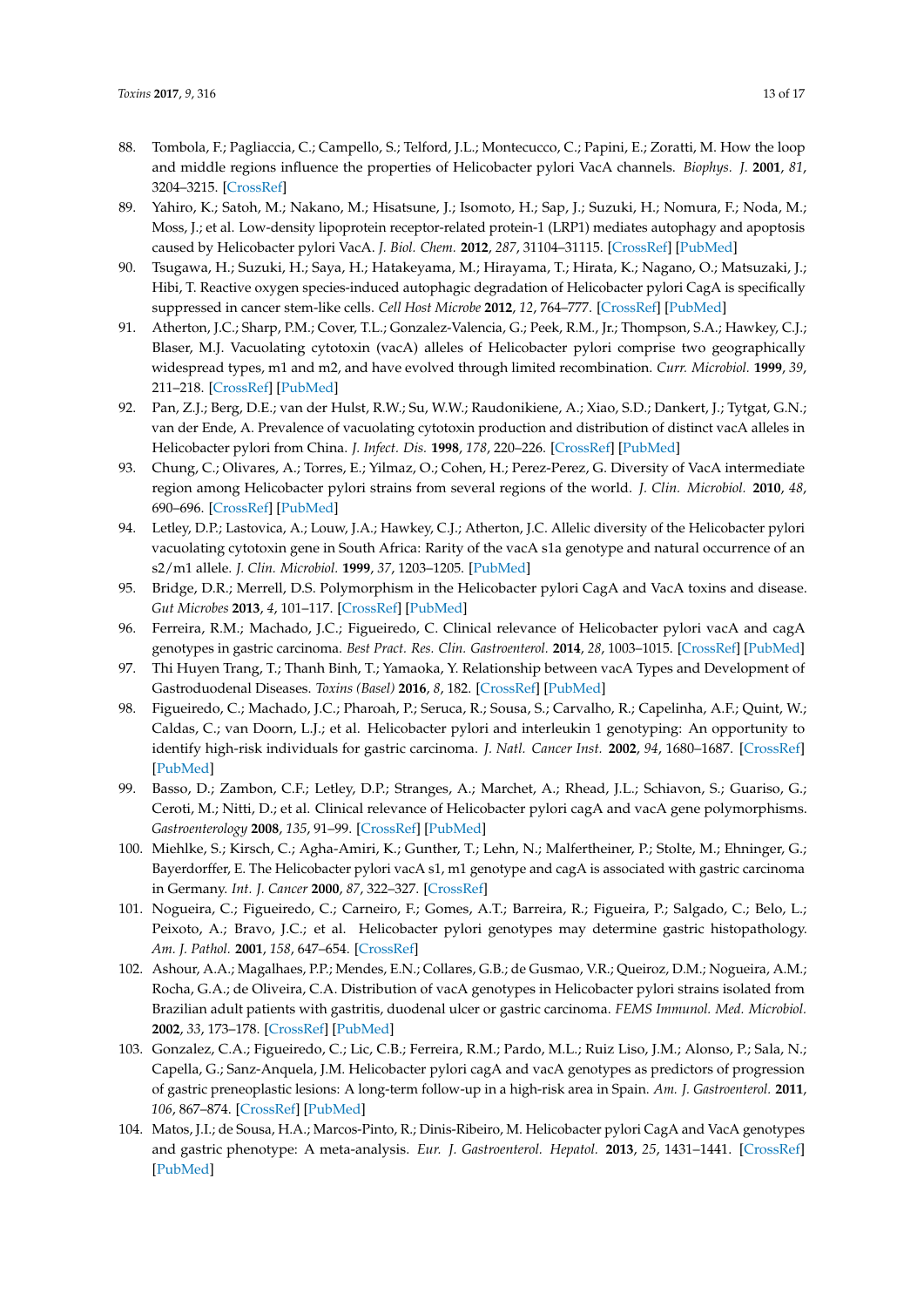- 105. Ferreira, R.M.; Machado, J.C.; Letley, D.; Atherton, J.C.; Pardo, M.L.; Gonzalez, C.A.; Carneiro, F.; Figueiredo, C. A novel method for genotyping the Helicobacter pylori vacA intermediate region directly in gastric biopsy specimens. *J. Clin. Microbiol.* **2012**, *50*, 3983–3989. [\[CrossRef\]](http://dx.doi.org/10.1128/JCM.02087-12) [\[PubMed\]](http://www.ncbi.nlm.nih.gov/pubmed/23035185)
- 106. Memon, A.A.; Hussein, N.R.; Miendje Deyi, V.Y.; Burette, A.; Atherton, J.C. Vacuolating cytotoxin genotypes are strong markers of gastric cancer and duodenal ulcer-associated Helicobacter pylori strains: A matched case-control study. *J. Clin. Microbiol.* **2014**, *52*, 2984–2989. [\[CrossRef\]](http://dx.doi.org/10.1128/JCM.00551-14) [\[PubMed\]](http://www.ncbi.nlm.nih.gov/pubmed/24920772)
- <span id="page-13-0"></span>107. Winter, J.A.; Letley, D.P.; Cook, K.W.; Rhead, J.L.; Zaitoun, A.A.; Ingram, R.J.; Amilon, K.R.; Croxall, N.J.; Kaye, P.V.; Robinson, K.; et al. A role for the vacuolating cytotoxin, VacA, in colonization and Helicobacter pylori-induced metaplasia in the stomach. *J. Infect. Dis.* **2014**, *210*, 954–963. [\[CrossRef\]](http://dx.doi.org/10.1093/infdis/jiu154) [\[PubMed\]](http://www.ncbi.nlm.nih.gov/pubmed/24625807)
- <span id="page-13-1"></span>108. Atherton, J.C.; Peek, R.M., Jr.; Tham, K.T.; Cover, T.L.; Blaser, M.J. Clinical and pathological importance of heterogeneity in vacA, the vacuolating cytotoxin gene of Helicobacter pylori. *Gastroenterology* **1997**, *112*, 92–99. [\[CrossRef\]](http://dx.doi.org/10.1016/S0016-5085(97)70223-3)
- <span id="page-13-12"></span>109. Van Doorn, L.J.; Figueiredo, C.; Sanna, R.; Plaisier, A.; Schneeberger, P.; de Boer, W.; Quint, W. Clinical relevance of the cagA, vacA, and iceA status of Helicobacter pylori. *Gastroenterology* **1998**, *115*, 58–66. [\[CrossRef\]](http://dx.doi.org/10.1016/S0016-5085(98)70365-8)
- <span id="page-13-2"></span>110. Van Doorn, L.J.; Figueiredo, C.; Megraud, F.; Pena, S.; Midolo, P.; Queiroz, D.M.; Carneiro, F.; Vanderborght, B.; Pegado, M.D.; Sanna, R.; et al. Geographic distribution of vacA allelic types of Helicobacter pylori. *Gastroenterology* **1999**, *116*, 823–830. [\[CrossRef\]](http://dx.doi.org/10.1016/S0016-5085(99)70065-X)
- <span id="page-13-3"></span>111. Fischer, W. Assembly and molecular mode of action of the Helicobacter pylori Cag type IV secretion apparatus. *FEBS J.* **2011**, *278*, 1203–1212. [\[CrossRef\]](http://dx.doi.org/10.1111/j.1742-4658.2011.08036.x) [\[PubMed\]](http://www.ncbi.nlm.nih.gov/pubmed/21352490)
- 112. Terradot, L.; Waksman, G. Architecture of the Helicobacter pylori Cag-type IV secretion system. *FEBS J.* **2011**, *278*, 1213–1222. [\[CrossRef\]](http://dx.doi.org/10.1111/j.1742-4658.2011.08037.x) [\[PubMed\]](http://www.ncbi.nlm.nih.gov/pubmed/21352491)
- <span id="page-13-4"></span>113. Frick-Cheng, A.E.; Pyburn, T.M.; Voss, B.J.; McDonald, W.H.; Ohi, M.D.; Cover, T.L. Molecular and Structural Analysis of the Helicobacter pylori cag Type IV Secretion System Core Complex. *MBio* **2016**, *7*, e02001-15. [\[CrossRef\]](http://dx.doi.org/10.1128/mBio.02001-15) [\[PubMed\]](http://www.ncbi.nlm.nih.gov/pubmed/26758182)
- <span id="page-13-5"></span>114. Hatakeyama, M. Helicobacter pylori CagA and gastric cancer: A paradigm for hit-and-run carcinogenesis. *Cell Host Microbe* **2014**, *15*, 306–316. [\[CrossRef\]](http://dx.doi.org/10.1016/j.chom.2014.02.008) [\[PubMed\]](http://www.ncbi.nlm.nih.gov/pubmed/24629337)
- <span id="page-13-6"></span>115. Tegtmeyer, N.; Neddermann, M.; Asche, C.I.; Backert, S. Subversion of host kinases: A key network in cellular signaling hijacked by Helicobacter pylori CagA. *Mol. Microbiol.* **2017**, *105*, 358–372. [\[CrossRef\]](http://dx.doi.org/10.1111/mmi.13707) [\[PubMed\]](http://www.ncbi.nlm.nih.gov/pubmed/28508421)
- <span id="page-13-7"></span>116. Odenbreit, S.; Swoboda, K.; Barwig, I.; Ruhl, S.; Boren, T.; Koletzko, S.; Haas, R. Outer membrane protein expression profile in Helicobacter pylori clinical isolates. *Infect. Immun.* **2009**, *77*, 3782–3790. [\[CrossRef\]](http://dx.doi.org/10.1128/IAI.00364-09) [\[PubMed\]](http://www.ncbi.nlm.nih.gov/pubmed/19546190)
- <span id="page-13-8"></span>117. Cover, T.L. Helicobacter pylori Diversity and Gastric Cancer Risk. *MBio* **2016**, *7*, e01869-15. [\[CrossRef\]](http://dx.doi.org/10.1128/mBio.01869-15) [\[PubMed\]](http://www.ncbi.nlm.nih.gov/pubmed/26814181)
- <span id="page-13-9"></span>118. Blaser, M.J.; Perez-Perez, G.I.; Kleanthous, H.; Cover, T.L.; Peek, R.M.; Chyou, P.H.; Stemmermann, G.N.; Nomura, A. Infection with Helicobacter pylori strains possessing cagA is associated with an increased risk of developing adenocarcinoma of the stomach. *Cancer Res.* **1995**, *55*, 2111–2115. [\[PubMed\]](http://www.ncbi.nlm.nih.gov/pubmed/7743510)
- <span id="page-13-10"></span>119. Plummer, M.; van Doorn, L.J.; Franceschi, S.; Kleter, B.; Canzian, F.; Vivas, J.; Lopez, G.; Colin, D.; Munoz, N.; Kato, I. Helicobacter pylori cytotoxin-associated genotype and gastric precancerous lesions. *J. Natl. Cancer Inst.* **2007**, *99*, 1328–1334. [\[CrossRef\]](http://dx.doi.org/10.1093/jnci/djm120) [\[PubMed\]](http://www.ncbi.nlm.nih.gov/pubmed/17728213)
- <span id="page-13-11"></span>120. Gerhard, M.; Lehn, N.; Neumayer, N.; Boren, T.; Rad, R.; Schepp, W.; Miehlke, S.; Classen, M.; Prinz, C. Clinical relevance of the Helicobacter pylori gene for blood-group antigen-binding adhesin. *Proc. Natl. Acad. Sci. USA* **1999**, *96*, 12778–12783. [\[CrossRef\]](http://dx.doi.org/10.1073/pnas.96.22.12778) [\[PubMed\]](http://www.ncbi.nlm.nih.gov/pubmed/10535999)
- 121. Prinz, C.; Schoniger, M.; Rad, R.; Becker, I.; Keiditsch, E.; Wagenpfeil, S.; Classen, M.; Rosch, T.; Schepp, W.; Gerhard, M. Key importance of the Helicobacter pylori adherence factor blood group antigen binding adhesin during chronic gastric inflammation. *Cancer Res.* **2001**, *61*, 1903–1909. [\[PubMed\]](http://www.ncbi.nlm.nih.gov/pubmed/11280745)
- 122. Yu, J.; Leung, W.K.; Go, M.Y.; Chan, M.C.; To, K.F.; Ng, E.K.; Chan, F.K.; Ling, T.K.; Chung, S.C.; Sung, J.J. Relationship between Helicobacter pylori babA2 status with gastric epithelial cell turnover and premalignant gastric lesions. *Gut* **2002**, *51*, 480–484. [\[CrossRef\]](http://dx.doi.org/10.1136/gut.51.4.480) [\[PubMed\]](http://www.ncbi.nlm.nih.gov/pubmed/12235067)
- 123. Yamaoka, Y.; Ojo, O.; Fujimoto, S.; Odenbreit, S.; Haas, R.; Gutierrez, O.; El-Zimaity, H.M.; Reddy, R.; Arnqvist, A.; Graham, D.Y. Helicobacter pylori outer membrane proteins and gastroduodenal disease. *Gut* **2006**, *55*, 775–781. [\[CrossRef\]](http://dx.doi.org/10.1136/gut.2005.083014) [\[PubMed\]](http://www.ncbi.nlm.nih.gov/pubmed/16322107)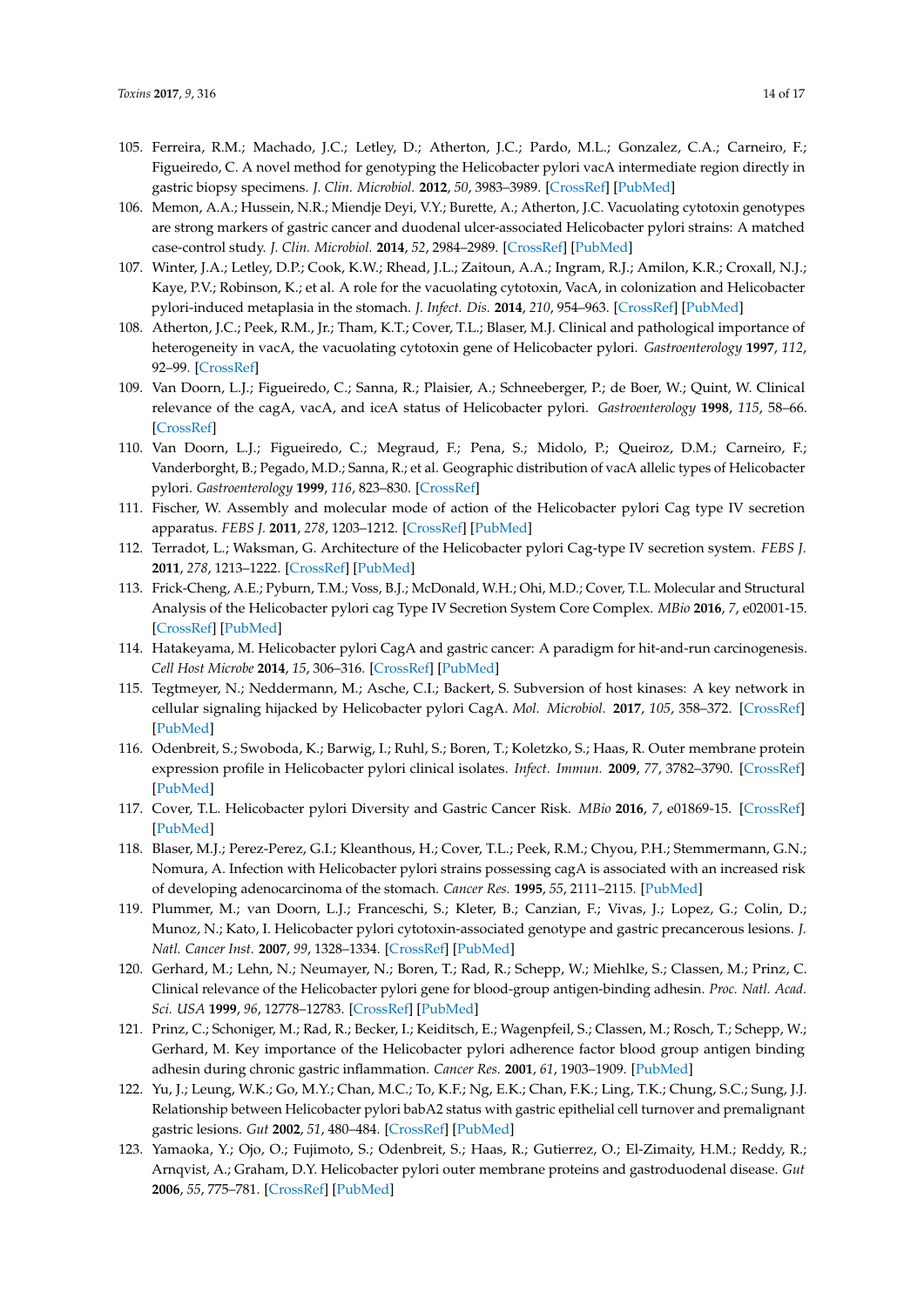- 124. Jung, S.W.; Sugimoto, M.; Graham, D.Y.; Yamaoka, Y. homB status of Helicobacter pylori as a novel marker to distinguish gastric cancer from duodenal ulcer. *J. Clin. Microbiol.* **2009**, *47*, 3241–3245. [\[CrossRef\]](http://dx.doi.org/10.1128/JCM.00293-09) [\[PubMed\]](http://www.ncbi.nlm.nih.gov/pubmed/19710266)
- 125. Talebi Bezmin Abadi, A.; Rafiei, A.; Ajami, A.; Hosseini, V.; Taghvaei, T.; Jones, K.R.; Merrell, D.S. Helicobacter pylori homB, but not cagA, is associated with gastric cancer in Iran. *J. Clin. Microbiol.* **2011**, *49*, 3191–3197. [\[CrossRef\]](http://dx.doi.org/10.1128/JCM.00947-11) [\[PubMed\]](http://www.ncbi.nlm.nih.gov/pubmed/21734027)
- <span id="page-14-0"></span>126. Yakoob, J.; Abbas, Z.; Khan, R.; Salim, S.A.; Awan, S.; Abrar, A.; Jafri, W. Helicobacter pylori outer membrane protein Q allele distribution is associated with distinct pathologies in Pakistan. *Infect. Genet. Evol.* **2015**. [\[CrossRef\]](http://dx.doi.org/10.1016/j.meegid.2015.10.027) [\[PubMed\]](http://www.ncbi.nlm.nih.gov/pubmed/26516025)
- <span id="page-14-1"></span>127. Cao, P.; Cover, T.L. Two different families of hopQ alleles in Helicobacter pylori. *J. Clin. Microbiol.* **2002**, *40*, 4504–4511. [\[CrossRef\]](http://dx.doi.org/10.1128/JCM.40.12.4504-4511.2002) [\[PubMed\]](http://www.ncbi.nlm.nih.gov/pubmed/12454143)
- 128. Dossumbekova, A.; Prinz, C.; Mages, J.; Lang, R.; Kusters, J.G.; van Vliet, A.H.M.; Reindl, W.; Backert, S.; Saur, D.; Schmid, R.M.; et al. Helicobacter pylori HopH (OipA) and bacterial pathogenicity: Genetic and functional genomic analysis of hopH gene polymorphisms. *J. Infect. Dis.* **2006**, *194*, 1346–1355. [\[CrossRef\]](http://dx.doi.org/10.1086/508426) [\[PubMed\]](http://www.ncbi.nlm.nih.gov/pubmed/17054063)
- 129. Hennig, E.E.; Allen, J.M.; Cover, T.L. Multiple chromosomal loci for the babA gene in Helicobacter pylori. *Infect. Immun.* **2006**, *74*, 3046–3051. [\[CrossRef\]](http://dx.doi.org/10.1128/IAI.74.5.3046-3051.2006) [\[PubMed\]](http://www.ncbi.nlm.nih.gov/pubmed/16622249)
- 130. Oleastro, M.; Cordeiro, R.; Ferrand, J.; Nunes, B.; Lehours, P.; Carvalho-Oliveira, I.; Mendes, A.I.; Penque, D.; Monteiro, L.; Megraud, F.; et al. Evaluation of the clinical significance of homB, a novel candidate marker of Helicobacter pylori strains associated with peptic ulcer disease. *J. Infect. Dis.* **2008**, *198*, 1379–1387. [\[CrossRef\]](http://dx.doi.org/10.1086/592166) [\[PubMed\]](http://www.ncbi.nlm.nih.gov/pubmed/18811585)
- <span id="page-14-2"></span>131. Oleastro, M.; Cordeiro, R.; Yamaoka, Y.; Queiroz, D.; Megraud, F.; Monteiro, L.; Menard, A. Disease association with two Helicobacter pylori duplicate outer membrane protein genes, homB and homA. *Gut Pathog.* **2009**, *1*, 12. [\[CrossRef\]](http://dx.doi.org/10.1186/1757-4749-1-12) [\[PubMed\]](http://www.ncbi.nlm.nih.gov/pubmed/19545429)
- <span id="page-14-3"></span>132. Asahi, M.; Tanaka, Y.; Izumi, T.; Ito, Y.; Naiki, H.; Kersulyte, D.; Tsujikawa, K.; Saito, M.; Sada, K.; Yanagi, S.; et al. Helicobacter pylori CagA containing ITAM-like sequences localized to lipid rafts negatively regulates VacA-induced signaling in vivo. *Helicobacter* **2003**, *8*, 1–14. [\[CrossRef\]](http://dx.doi.org/10.1046/j.1523-5378.2003.00118.x) [\[PubMed\]](http://www.ncbi.nlm.nih.gov/pubmed/12603611)
- 133. Argent, R.H.; Thomas, R.J.; Letley, D.P.; Rittig, M.G.; Hardie, K.R.; Atherton, J.C. Functional association between the Helicobacter pylori virulence factors VacA and CagA. *J. Med. Microbiol.* **2008**, *57*, 145–150. [\[CrossRef\]](http://dx.doi.org/10.1099/jmm.0.47465-0) [\[PubMed\]](http://www.ncbi.nlm.nih.gov/pubmed/18201978)
- 134. Yokoyama, K.; Higashi, H.; Ishikawa, S.; Fujii, Y.; Kondo, S.; Kato, H.; Azuma, T.; Wada, A.; Hirayama, T.; Aburatani, H.; et al. Functional antagonism between Helicobacter pylori CagA and vacuolating toxin VacA in control of the NFAT signaling pathway in gastric epithelial cells. *Proc. Natl. Acad. Sci. USA* **2005**, *102*, 9661–9666. [\[CrossRef\]](http://dx.doi.org/10.1073/pnas.0502529102) [\[PubMed\]](http://www.ncbi.nlm.nih.gov/pubmed/15980153)
- 135. Tegtmeyer, N.; Zabler, D.; Schmidt, D.; Hartig, R.; Brandt, S.; Backert, S. Importance of EGF receptor, HER2/Neu and Erk1/2 kinase signalling for host cell elongation and scattering induced by the Helicobacter pylori CagA protein: Antagonistic effects of the vacuolating cytotoxin VacA. *Cell. Microbiol.* **2009**, *11*, 488–505. [\[CrossRef\]](http://dx.doi.org/10.1111/j.1462-5822.2008.01269.x) [\[PubMed\]](http://www.ncbi.nlm.nih.gov/pubmed/19046339)
- <span id="page-14-4"></span>136. Akada, J.K.; Aoki, H.; Torigoe, Y.; Kitagawa, T.; Kurazono, H.; Hoshida, H.; Nishikawa, J.; Terai, S.; Matsuzaki, M.; Hirayama, T.; et al. Helicobacter pylori CagA inhibits endocytosis of cytotoxin VacA in host cells. *Dis. Models Mech.* **2010**, *3*, 605–617. [\[CrossRef\]](http://dx.doi.org/10.1242/dmm.004879) [\[PubMed\]](http://www.ncbi.nlm.nih.gov/pubmed/20682750)
- <span id="page-14-5"></span>137. Ito, Y.; Azuma, T.; Ito, S.; Miyaji, H.; Hirai, M.; Yamazaki, Y.; Sato, F.; Kato, T.; Kohli, Y.; Kuriyama, M. Analysis and typing of the vacA gene from cagA-positive strains of Helicobacter pylori isolated in Japan. *J. Clin. Microbiol.* **1997**, *35*, 1710–1714. [\[PubMed\]](http://www.ncbi.nlm.nih.gov/pubmed/9196179)
- <span id="page-14-6"></span>138. Jang, S.; Jones, K.R.; Olsen, C.H.; Joo, Y.M.; Yoo, Y.J.; Chung, I.S.; Cha, J.H.; Merrell, D.S. Epidemiological link between gastric disease and polymorphisms in VacA and CagA. *J. Clin. Microbiol.* **2010**, *48*, 559–567. [\[CrossRef\]](http://dx.doi.org/10.1128/JCM.01501-09) [\[PubMed\]](http://www.ncbi.nlm.nih.gov/pubmed/19955279)
- <span id="page-14-7"></span>139. De Martel, C.; Forman, D.; Plummer, M. Gastric cancer: Epidemiology and risk factors. *Gastroenterol. Clin. N. Am.* **2013**, *42*, 219–240. [\[CrossRef\]](http://dx.doi.org/10.1016/j.gtc.2013.01.003) [\[PubMed\]](http://www.ncbi.nlm.nih.gov/pubmed/23639638)
- <span id="page-14-8"></span>140. Eaton, K.A.; Cover, T.L.; Tummuru, M.K.; Blaser, M.J.; Krakowka, S. Role of vacuolating cytotoxin in gastritis due to Helicobacter pylori in gnotobiotic piglets. *Infect. Immun.* **1997**, *65*, 3462–3464. [\[PubMed\]](http://www.ncbi.nlm.nih.gov/pubmed/9234813)
- <span id="page-14-9"></span>141. Ogura, K.; Maeda, S.; Nakao, M.; Watanabe, T.; Tada, M.; Kyutoku, T.; Yoshida, H.; Shiratori, Y.; Omata, M. Virulence factors of Helicobacter pylori responsible for gastric diseases in mongolian gerbil. *J. Exp. Med.* **2000**, *192*, 1601–1610. [\[CrossRef\]](http://dx.doi.org/10.1084/jem.192.11.1601) [\[PubMed\]](http://www.ncbi.nlm.nih.gov/pubmed/11104802)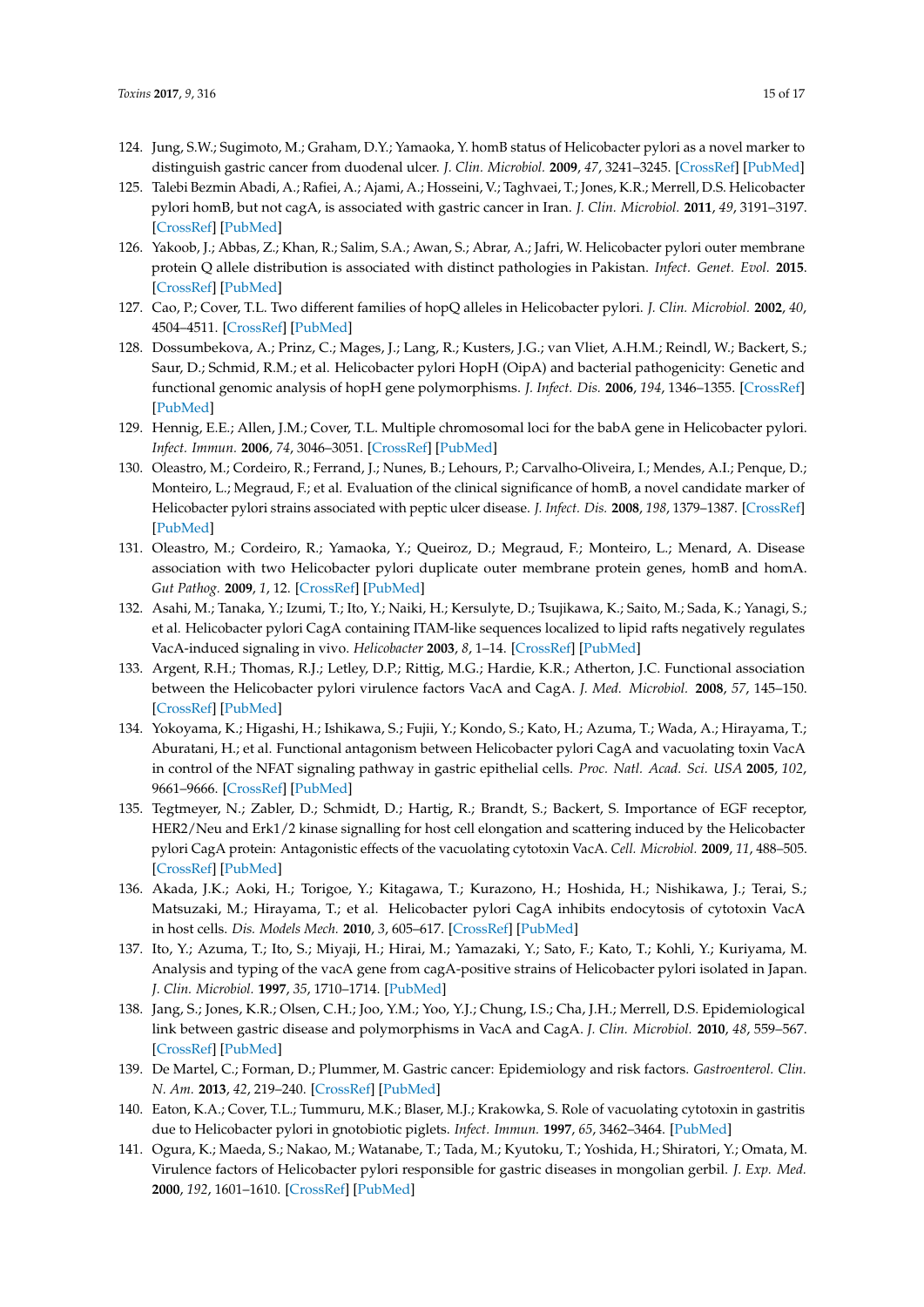- <span id="page-15-3"></span>142. Salama, N.R.; Otto, G.; Tompkins, L.; Falkow, S. Vacuolating cytotoxin of *Helicobacter pylori* plays a role during colonization in a mouse model of infection. *Infect. Immun.* **2001**, *69*, 730–736. [\[CrossRef\]](http://dx.doi.org/10.1128/IAI.69.2.730-736.2001) [\[PubMed\]](http://www.ncbi.nlm.nih.gov/pubmed/11159961)
- <span id="page-15-13"></span>143. Wirth, H.P.; Beins, M.H.; Yang, M.; Tham, K.T.; Blaser, M.J. Experimental infection of Mongolian gerbils with wild-type and mutant Helicobacter pylori strains. *Infect. Immun.* **1998**, *66*, 4856–4866. [\[PubMed\]](http://www.ncbi.nlm.nih.gov/pubmed/9746590)
- <span id="page-15-0"></span>144. Oertli, M.; Noben, M.; Engler, D.B.; Semper, R.P.; Reuter, S.; Maxeiner, J.; Gerhard, M.; Taube, C.; Muller, A. Helicobacter pylori gamma-glutamyl transpeptidase and vacuolating cytotoxin promote gastric persistence and immune tolerance. *Proc. Natl. Acad. Sci. USA* **2013**, *110*, 3047–3052. [\[CrossRef\]](http://dx.doi.org/10.1073/pnas.1211248110) [\[PubMed\]](http://www.ncbi.nlm.nih.gov/pubmed/23382221)
- <span id="page-15-1"></span>145. McClain, M.S.; Shaffer, C.L.; Israel, D.A.; Peek, R.M., Jr.; Cover, T.L. Genome sequence analysis of Helicobacter pylori strains associated with gastric ulceration and gastric cancer. *BMC Genom.* **2009**, *10*, 3. [\[CrossRef\]](http://dx.doi.org/10.1186/1471-2164-10-3) [\[PubMed\]](http://www.ncbi.nlm.nih.gov/pubmed/19123947)
- 146. Loh, J.T.; Gaddy, J.A.; Algood, H.M.; Gaudieri, S.; Mallal, S.; Cover, T.L. Helicobacter pylori adaptation in vivo in response to a high-salt diet. *Infect. Immun.* **2015**, *83*, 4871–4883. [\[CrossRef\]](http://dx.doi.org/10.1128/IAI.00918-15) [\[PubMed\]](http://www.ncbi.nlm.nih.gov/pubmed/26438795)
- <span id="page-15-2"></span>147. Beckett, A.C.; Piazuelo, M.B.; Noto, J.M.; Peek, R.M., Jr.; Washington, M.K.; Algood, H.M.; Cover, T.L. Dietary Composition Influences Incidence of Helicobacter pylori-Induced Iron Deficiency Anemia and Gastric Ulceration. *Infect. Immun.* **2016**, *84*, 3338–3349. [\[CrossRef\]](http://dx.doi.org/10.1128/IAI.00479-16) [\[PubMed\]](http://www.ncbi.nlm.nih.gov/pubmed/27620719)
- <span id="page-15-4"></span>148. Ilver, D.; Barone, S.; Mercati, D.; Lupetti, P.; Telford, J.L. Helicobacter pylori toxin VacA is transferred to host cells via a novel contact-dependent mechanism. *Cell. Microbiol.* **2004**, *6*, 167–174. [\[CrossRef\]](http://dx.doi.org/10.1046/j.1462-5822.2003.00349.x) [\[PubMed\]](http://www.ncbi.nlm.nih.gov/pubmed/14706102)
- <span id="page-15-5"></span>149. Wang, F.; Xia, P.; Wu, F.; Wang, D.; Wang, W.; Ward, T.; Liu, Y.; Aikhionbare, F.; Guo, Z.; Powell, M.; et al. Helicobacter pylori VacA disrupts apical membrane-cytoskeletal interactions in gastric parietal cells. *J. Biol. Chem.* **2008**, *283*, 26714–26725. [\[CrossRef\]](http://dx.doi.org/10.1074/jbc.M800527200) [\[PubMed\]](http://www.ncbi.nlm.nih.gov/pubmed/18625712)
- <span id="page-15-6"></span>150. Kobayashi, H.; Kamiya, S.; Suzuki, T.; Kohda, K.; Muramatsu, S.; Kurumada, T.; Ohta, U.; Miyazawa, M.; Kimura, N.; Mutoh, N.; et al. The effect of Helicobacter pylori on gastric acid secretion by isolated parietal cells from a guinea pig. Association with production of vacuolating toxin by H. pylori. *Scand. J. Gastroenterol.* **1996**, *31*, 428–433. [\[CrossRef\]](http://dx.doi.org/10.3109/00365529609006760) [\[PubMed\]](http://www.ncbi.nlm.nih.gov/pubmed/8734337)
- <span id="page-15-7"></span>151. Gebert, B.; Fischer, W.; Weiss, E.; Hoffman, R.; Haas, R. Helicobacter pylori vacuolating cytotoxin inhibits T lymphocyte activation. *Science* **2003**, *301*, 1099–1102. [\[CrossRef\]](http://dx.doi.org/10.1126/science.1086871) [\[PubMed\]](http://www.ncbi.nlm.nih.gov/pubmed/12934009)
- 152. Sundrud, M.S.; Torres, V.J.; Unutmaz, D.; Cover, T.L. Inhibition of primary human T cell proliferation by Helicobacter pylori vacuolating toxin (VacA) is independent of VacA effects on IL-2 secretion. *Proc. Natl. Acad. Sci. USA* **2004**, *101*, 7727–7732. [\[CrossRef\]](http://dx.doi.org/10.1073/pnas.0401528101) [\[PubMed\]](http://www.ncbi.nlm.nih.gov/pubmed/15128946)
- <span id="page-15-15"></span>153. Boncristiano, M.; Paccani, S.R.; Barone, S.; Ulivieri, C.; Patrussi, L.; Ilver, D.; Amedei, A.; D'Elios, M.M.; Telford, J.L.; Baldari, C.T. The Helicobacter pylori vacuolating toxin inhibits T cell activation by two independent mechanisms. *J. Exp. Med.* **2003**, *198*, 1887–1897. [\[CrossRef\]](http://dx.doi.org/10.1084/jem.20030621) [\[PubMed\]](http://www.ncbi.nlm.nih.gov/pubmed/14676300)
- <span id="page-15-8"></span>154. Torres, V.J.; VanCompernolle, S.E.; Sundrud, M.S.; Unutmaz, D.; Cover, T.L. Helicobacter pylori vacuolating cytotoxin inhibits activation-induced proliferation of human T and B lymphocyte subsets. *J. Immunol.* **2007**, *179*, 5433–5440. [\[CrossRef\]](http://dx.doi.org/10.4049/jimmunol.179.8.5433) [\[PubMed\]](http://www.ncbi.nlm.nih.gov/pubmed/17911630)
- <span id="page-15-9"></span>155. Gaddy, J.A.; Radin, J.N.; Loh, J.T.; Zhang, F.; Washington, M.K.; Peek, R.M., Jr.; Algood, H.M.; Cover, T.L. High Dietary Salt Intake Exacerbates Helicobacter pylori-Induced Gastric Carcinogenesis. *Infect. Immun.* **2013**, *81*, 2258–2267. [\[CrossRef\]](http://dx.doi.org/10.1128/IAI.01271-12) [\[PubMed\]](http://www.ncbi.nlm.nih.gov/pubmed/23569116)
- <span id="page-15-10"></span>156. Noto, J.M.; Romero-Gallo, J.; Piazuelo, M.B.; Peek, R.M. The Mongolian Gerbil: A Robust Model of Helicobacter pylori-Induced Gastric Inflammation and Cancer. *Methods Mol. Biol.* **2016**, *1422*, 263–280. [\[PubMed\]](http://www.ncbi.nlm.nih.gov/pubmed/27246040)
- <span id="page-15-11"></span>157. Ghiara, P.; Marchetti, M.; Blaser, M.J.; Tummuru, M.K.; Cover, T.L.; Segal, E.D.; Tompkins, L.S.; Rappuoli, R. Role of the Helicobacter pylori virulence factors vacuolating cytotoxin, CagA, and urease in a mouse model of disease. *Infect. Immun.* **1995**, *63*, 4154–4160. [\[PubMed\]](http://www.ncbi.nlm.nih.gov/pubmed/7558333)
- <span id="page-15-16"></span>158. Supajatura, V.; Ushio, H.; Wada, A.; Yahiro, K.; Okumura, K.; Ogawa, H.; Hirayama, T.; Ra, C. Cutting edge: VacA, a vacuolating cytotoxin of Helicobacter pylori, directly activates mast cells for migration and production of proinflammatory cytokines. *J. Immunol.* **2002**, *168*, 2603–2607. [\[CrossRef\]](http://dx.doi.org/10.4049/jimmunol.168.6.2603) [\[PubMed\]](http://www.ncbi.nlm.nih.gov/pubmed/11884423)
- <span id="page-15-12"></span>159. Fujikawa, A.; Shirasaka, D.; Yamamoto, S.; Ota, H.; Yahiro, K.; Fukada, M.; Shintani, T.; Wada, A.; Aoyama, N.; Hirayama, T.; et al. Mice deficient in protein tyrosine phosphatase receptor type Z are resistant to gastric ulcer induction by VacA of Helicobacter pylori. *Nat. Genet.* **2003**, *33*, 375–381. [\[CrossRef\]](http://dx.doi.org/10.1038/ng1112) [\[PubMed\]](http://www.ncbi.nlm.nih.gov/pubmed/12598897)
- <span id="page-15-14"></span>160. Algood, H.M.; Torres, V.J.; Unutmaz, D.; Cover, T.L. Resistance of primary murine CD4+ T cells to Helicobacter pylori vacuolating cytotoxin. *Infect. Immun.* **2007**, *75*, 334–341. [\[CrossRef\]](http://dx.doi.org/10.1128/IAI.01063-06) [\[PubMed\]](http://www.ncbi.nlm.nih.gov/pubmed/17074854)